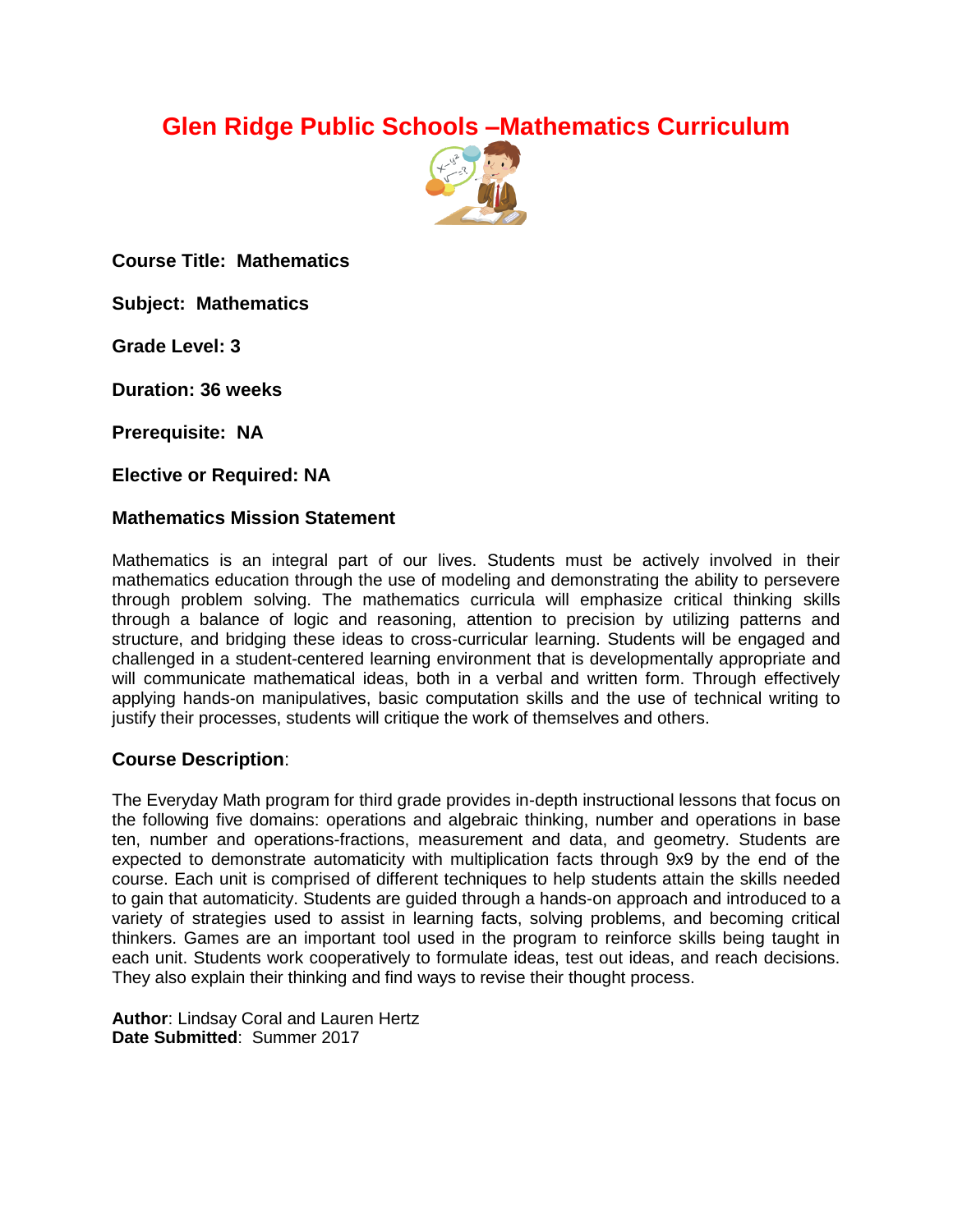## **Unit 1: Math Tools, Time, and Multiplication**

#### **Approximate # Of Weeks: 4 weeks**

#### **Essential Questions:**

- 1. How do numbers influence our everyday lives?
- 2. What tools help us solve problems and how?
- 3. How do representations help our problem solving process?

#### **Upon completion of this unit students will be able to:**

- use number-grid patterns for computation (3.NBT.2; SMP6,7)
- review and use a variety of math tools (3.MD.1,2; 3.NBT.2; 3.G.1; SMP5,6)
- use open number lines to round numbers (3.NBT.1,2; SMP1,6)
- tell time to the nearest minute (3.MD.1; SMP1,5,6)
- $\bullet$  use mathematical models to measure elapsed time (3.MD.1; SMP1,4)
- represent and interpret data on a scaled bar graph (3.MD.3; SMP2,6)
- use drawings and number models to represent and solve multiplication number stories (3.OA.1,3,7; SMP2,3,4,6)
- solve division number stories (3.OA.2,3,6; SMP1,4)
- develop strategies for 2s, 5s, and 10s facts (3.OA.1,6,7; 3.NBT.2; SMP2,3,8)
- compare mass  $(3.MD.2; SMP2, 4, 5)$
- divide wholes into equal shares (3.NF.2; SMP2,4,5)
- estimate and measure mass (3.MD.2; SMP1,5,6)

## **Interdisciplinary Standards (njcccs.org)**

- Standard 9.1 21st Century Life & Career Skills
- Standard 6.3 Active Citizenship in the 21st Century
- Standard 5.1 Science Practices

## **Activities – include 21st Century Technologies:**

- iPad/tablet apps
	- o FactorMan
	- o Computer Carl
- Make a clock booklet
- Activity Card #1: Find Differences on the Number Grid
- Activity Card #3: Find the Mystery Number
- Activity Card #6: Rounding to the Nearest 10
- Activity Card #8: Telling and Writing Time to the Minute
- Graph data on Math Masters p.20
- Activity Card #12: Representing Equal Groups and Arrays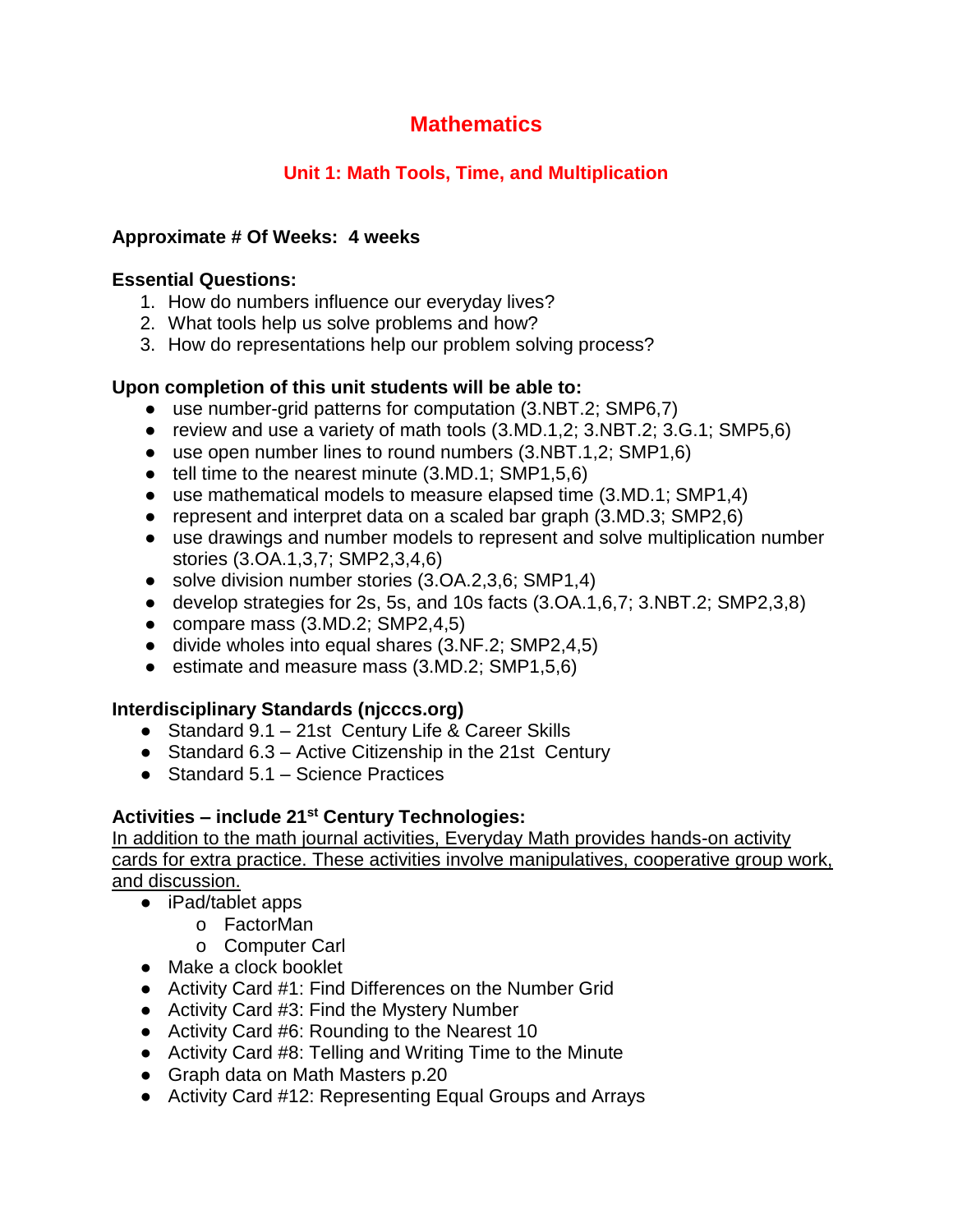- Explore equal shares on Math Masters p.25
- Incorporate a pan balance into mass activities
- Physically separate a whole into equal parts and distribute
- Find one moment each day to write down the time
- Activity Card #14: Finding Elapsed Time
- Activity Card #18: Measuring Masses of Objects
- [http://www.abcya.com/telling\\_time.htm](http://www.abcya.com/telling_time.htm)
- [www.multiplication.com](http://www.multiplication.com/)
- [www.xtramath.org](http://www.xtramath.org/)
- Online Games and Manipulatives based on the 5 domains
	- o [http://www.willoughby](http://www.willoughby-eastlake.k12.oh.us/classroom/technology/c_3_grade_math_core.htm)[eastlake.k12.oh.us/classroom/technology/c\\_3\\_grade\\_math\\_core.htm](http://www.willoughby-eastlake.k12.oh.us/classroom/technology/c_3_grade_math_core.htm)

#### ● **Read Aloud Books**

- o *Pigs on a Blanket*
- o *Get Up and Go!*
- o *Nine O'Clock Lullaby*
- o *The Doorbell Rang*
- o *If You Were a Pound or a Kilogram*
- o *How Tall, How Short, How Far Away?*
- o *How Long or How Wide? A Measuring Guide*
- o *On the Scale, a Weighty Tale*
- o *Game Time!*
- o *A Remainder of One*
- o *Me Counting Time: From Seconds to Centuries*

#### ● **Games**

- o Number-Grid Difference
- o Hit the Target
- o Spin and Round
- o Multiplication Draw

#### **Enrichment Activities**:

- Activity Card #2: Finding Differences in Multiple Ways
- Find the difference of 3-digit numbers on Math Masters p.8
- Use a calculator to work with negative numbers
- Activity Card #5: Estimating Sums and Differences
- Activity Card #7: Making a Clock Booklet
- Activity Card #9: Conducting a Survey
- Activity Card #11: Writing Equal Groups or Array Number Stories
- Explore remainders on Math Masters p.24
- Find patterns with paper folding on Math Masters p.28
- Activity Card #13: Writing Elapsed Time Number Stories
- Solve equal group riddles on Math Masters p.35
- Estimate masses on Math Masters p.38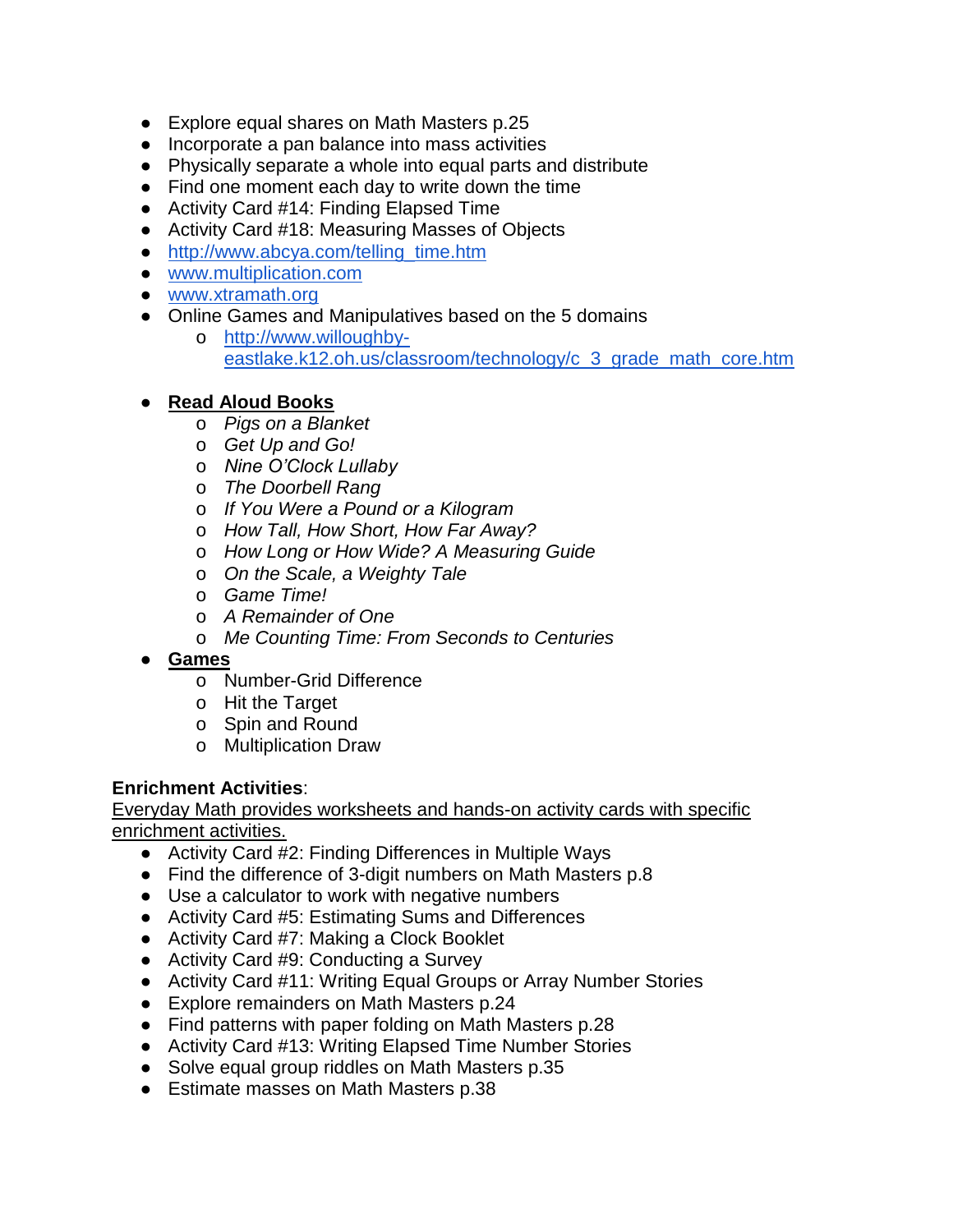#### **Methods of Assessments/Evaluation:**

- Study Island
- Thumbs up/thumbs down
- Whiteboards
- Unit Test
- Math Journals
- Math Boxes
- Math games
- Unit self-assessments
- Center activities
- Think/Pair/Share
- Smart Response assessments
- KWL charts
- Exit slip

- Online Textbook Information
- Teacher Webpage
- Math Journal
- Home Links
- Student Reference Book
- United Streaming
- Youtube Tutorials
- Brain Pop
- Smart Exchange
- iPad/tablet apps
- Math Masters
- Activity Cards
- Manipulative Toolkit- number cards, clocks, counters, dice, pan balance
- [www.multiplication.com](http://www.multiplication.com/)
- [www.xtramath.org](http://www.xtramath.org/)
- [http://www.abcya.com/telling\\_time.htm](http://www.abcya.com/telling_time.htm)
- Online Games and Manipulatives based on the 5 domains
	- o [http://www.willoughby](http://www.willoughby-eastlake.k12.oh.us/classroom/technology/c_3_grade_math_core.htm)[eastlake.k12.oh.us/classroom/technology/c\\_3\\_grade\\_math\\_core.htm](http://www.willoughby-eastlake.k12.oh.us/classroom/technology/c_3_grade_math_core.htm)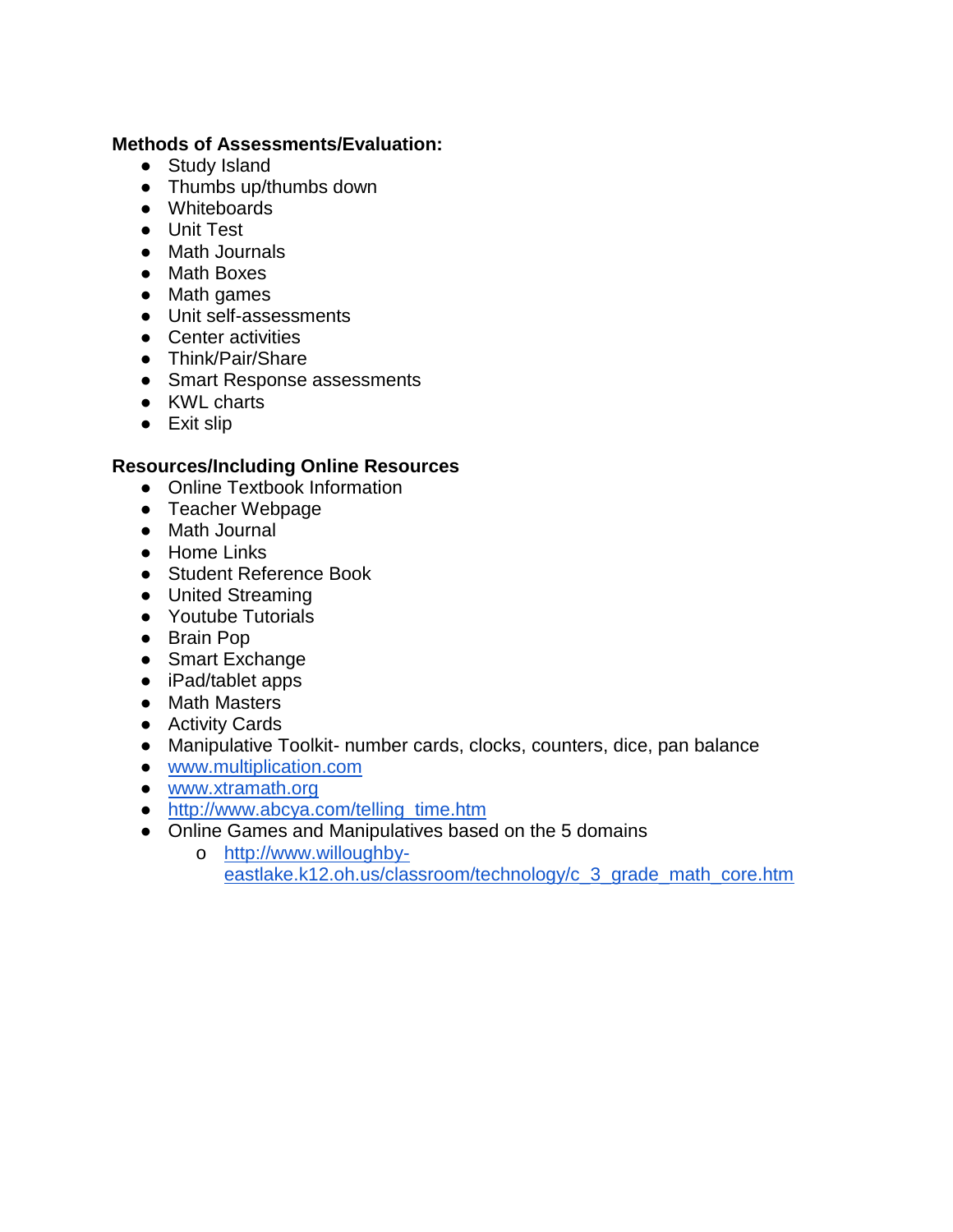## **Unit 2: Number Stories and Arrays**

#### **Approximate # Of Weeks: 4 weeks**

#### **Essential Questions:**

- 1. What do the four main math operations mean?
- 2. How do we use mathematical strategies to help us solve problems?
- 3. How do we decode multi-step problems to better understand the question?

#### **Upon completion of this unit students will be able to:**

- use basic addition and subtraction to solve problems with larger numbers (3.NBT.2; SMP6,7)
- use diagrams or pictures to help solve number stories (3.OA.3,7,8; 3.NBT.2; SMP1,4)
- use situation diagrams and other representations to help solve number stories (3.OA.3,7,8; 3.NBT.2; SMP1,4)
- make sense of and solve two-step number stories (3.OA.7,8; 3.NBT.2; SMP1,4,6)
- solve number stories using two operations (3.OA.3,7,8; 3.NBT.2; SMP1,4)
- solve problems involving multiples of equal groups (3.OA.1,3,5,7,9; SMP1,6,8)
- make sense of multiplying by 0 and 1  $(3.0A.1,7)$
- $\bullet$  solve array problems  $(3.0A.1, 2.3, 4.7; SMP2, 3.4)$
- solve division numbers stories using mathematical representations (3.OA.2,3,4; SMP1,2)
- solve division number stories with remainders (3.OA.2,3,7; 3.NF.1; 3.G.2; SMP1,2,3)
- explore even and odd number patterns (3.OA.2,3,7; SMP2,7,8)
- review Frames and Arrows with four operations (3.OA.7; 3.NBT.2; SMP3,7)
- explore fraction circles (3.NF.1; SMP2,7,8)
- explore area (3.OA.3,7; 3.MD.5,6; SMP2,7,8)
- explore liquid volume (3.MD.2; SMP2,7,8)

#### **Interdisciplinary Standards (njcccs.org)**

- Standard 9.1 21st Century Life & Career Skills
- Standard 8.2 Technology Education
- Standard 6.3 Active Citizenship in the 21st Century
- Standard 5.1 Science Practices

## **Activities – include 21st Century Technologies:**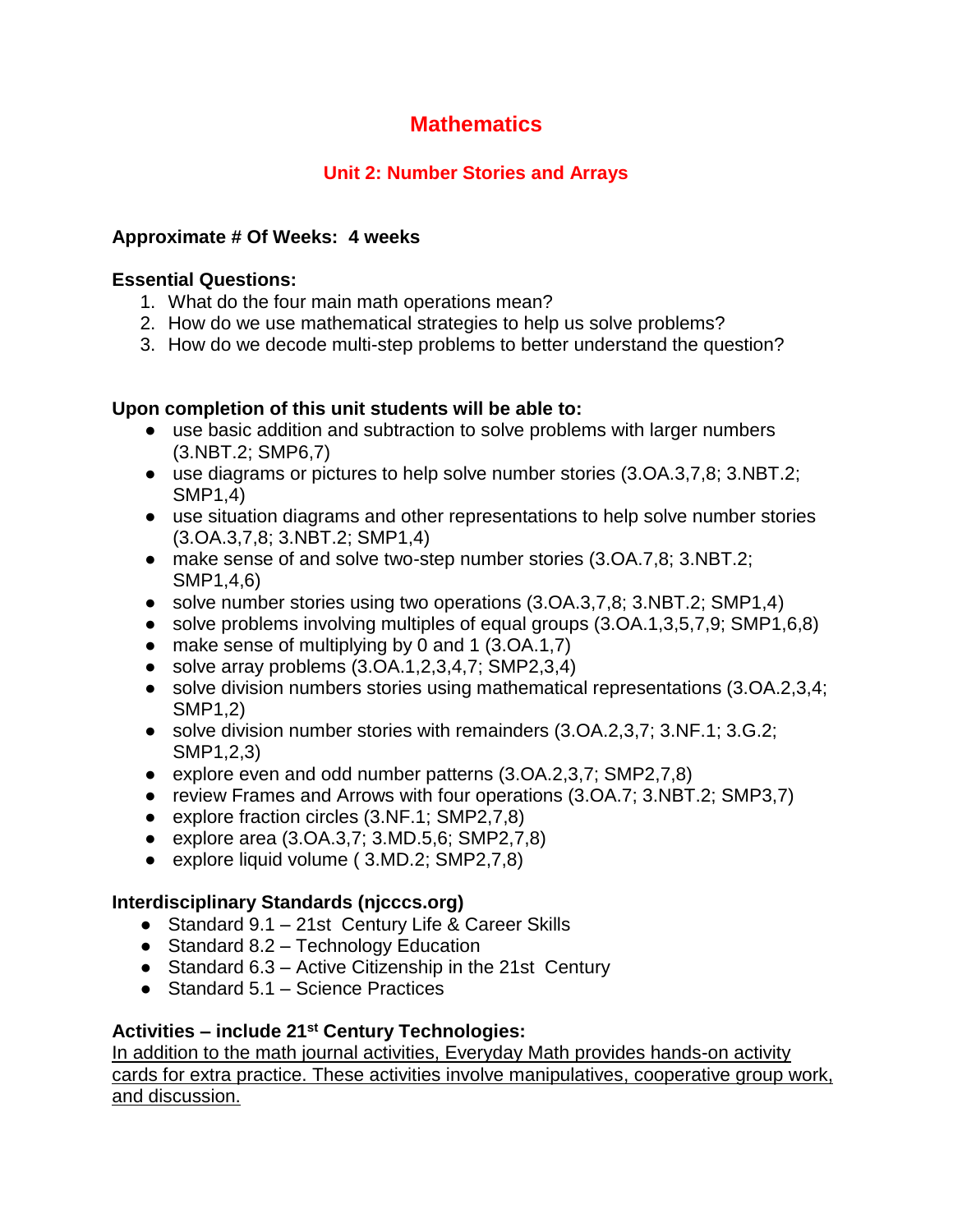- iPad/tablet apps
	- o Screen Chomp
- [www.xtramath.org](http://www.xtramath.org/)
- [www.multiplication.com](http://www.multiplication.com/)
- [http://www.abcya.com/number\\_patterns.htm](http://www.abcya.com/number_patterns.htm)
- Solve extension facts on Math Masters p.46
- Solve number stories on Math Masters p.48
- Activity Card #21: Writing and Solving Number Stories
- Activity Card #22: Writing Sticker Stories
- Activity Card #23: Writing Multiplication Stories
- Activity Card #26: Drawing Arrays for Fact Triangles
- Activity Card #28: Sharing Equally
- Activity Card #31: Solving Frames-and-Arrows Problems
- Find the area of letters on Math Masters p.73
- Online Games and Manipulatives based on the 5 domains
	- o [http://www.willoughby](http://www.willoughby-eastlake.k12.oh.us/classroom/technology/c_3_grade_math_core.htm)[eastlake.k12.oh.us/classroom/technology/c\\_3\\_grade\\_math\\_core.htm](http://www.willoughby-eastlake.k12.oh.us/classroom/technology/c_3_grade_math_core.htm)
- **Read Aloud Books**
	- o *Amanda Bean's Amazing Dream*
	- o *One Hundred Hungry Ants*
	- o *The Grapes of Math*
	- o *A Remainder of One*
	- o *Math-terpieces*
	- o *Each Orange Had 8 Slices: A Counting Book*
	- o *Betcha!*
	- o *Coyotes All Around*
	- o *Alexander, Who used to Be Rich Last Sunday*

#### ● **Games**

- o Addition Top-It
- o Subtraction Top-It
- o Salute!
- o Multiplication Draw
- o Roll to 1,000
- o Array Bingo
- o Division Arrays

#### **Enrichment Activities**:

- Solve extension facts mentally on Math Masters p.45
- Activity Card #19: Writing Two Number Models to Fit One Story
- Activity Card #20: Writing Numbers Stories to Math Diagrams
- Solve multi-step stories on Math Masters p.54 &55
- Find patterns in multiplying on Math Masters p.57
- Activity Card #25: Building and Predicting with Arrays
- Dividing strips on Math Masters p.63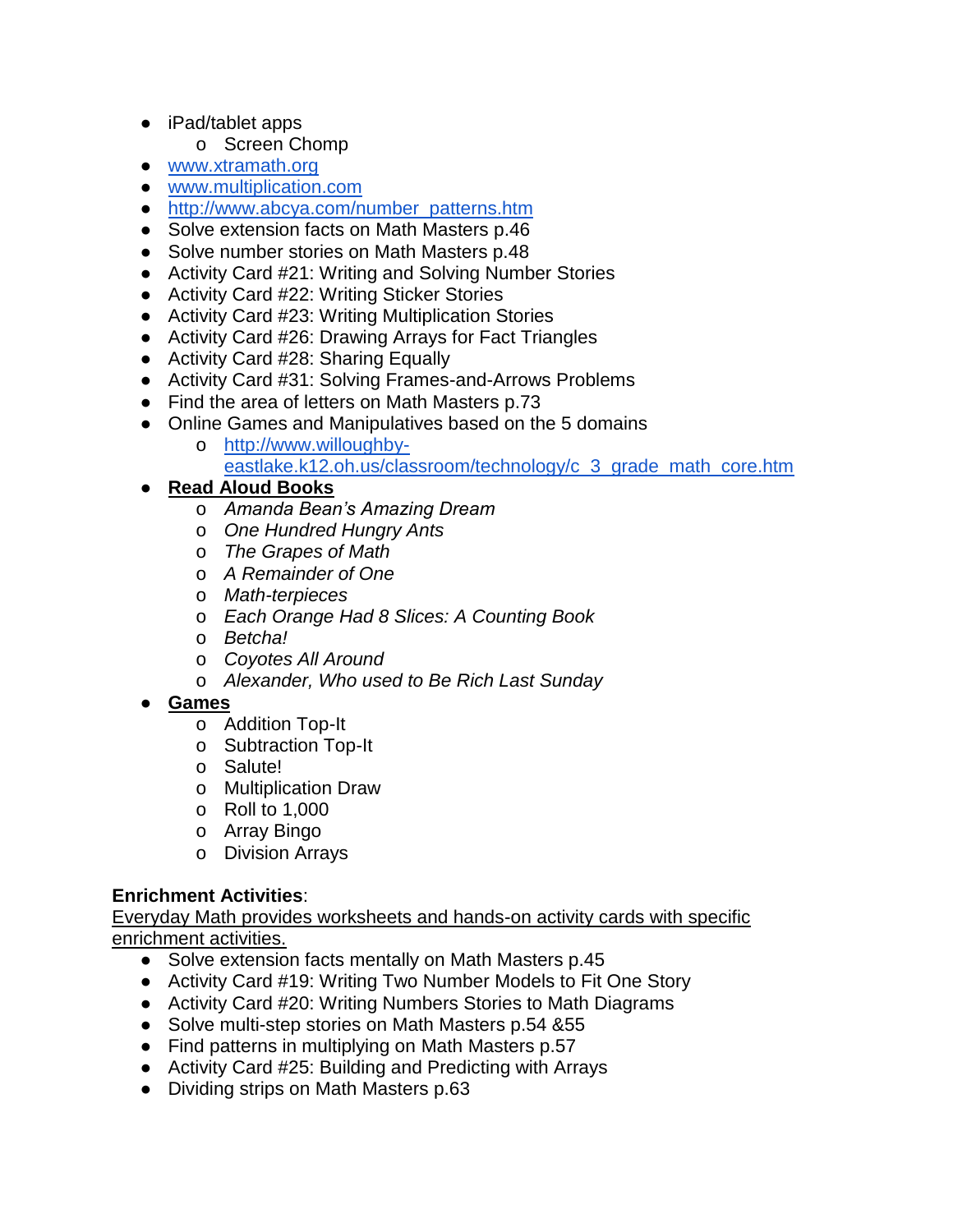- Activity Card #29: Modeling Division with Base-10 Blocks
- Activity Card #30: Solving Two-Rule Frames and Arrows
- Estimate area with cm cubes on Math Masters p.72

#### **Methods of Assessments/Evaluation:**

- Study Island
- Thumbs up/thumbs down
- Whiteboards
- Unit Test
- Math Journals
- Math Boxes
- Math games
- Unit self-assessments
- Center activities
- Think/Pair/Share
- Smart Response assessments
- KWL charts
- Exit slip

- Online Textbook Information
- Teacher Webpage
- Math Journal
- Home Links
- Student Reference Book
- United Streaming
- Youtube Tutorials
- Brain Pop
- Smart Exchange
- iPad/tablet apps
- Math Masters
- Activity Cards
- Manipulative Toolkit- number cards, clocks, dice, pan balance, counters, base-10 blocks
- [www.multiplication.com](http://www.multiplication.com/)
- [www.xtramath.org](http://www.xtramath.org/)
- [http://www.abcya.com/number\\_patterns.htm](http://www.abcya.com/number_patterns.htm)
- Online Games and Manipulatives based on the 5 domains
	- o [http://www.willoughby](http://www.willoughby-eastlake.k12.oh.us/classroom/technology/c_3_grade_math_core.htm)[eastlake.k12.oh.us/classroom/technology/c\\_3\\_grade\\_math\\_core.htm](http://www.willoughby-eastlake.k12.oh.us/classroom/technology/c_3_grade_math_core.htm)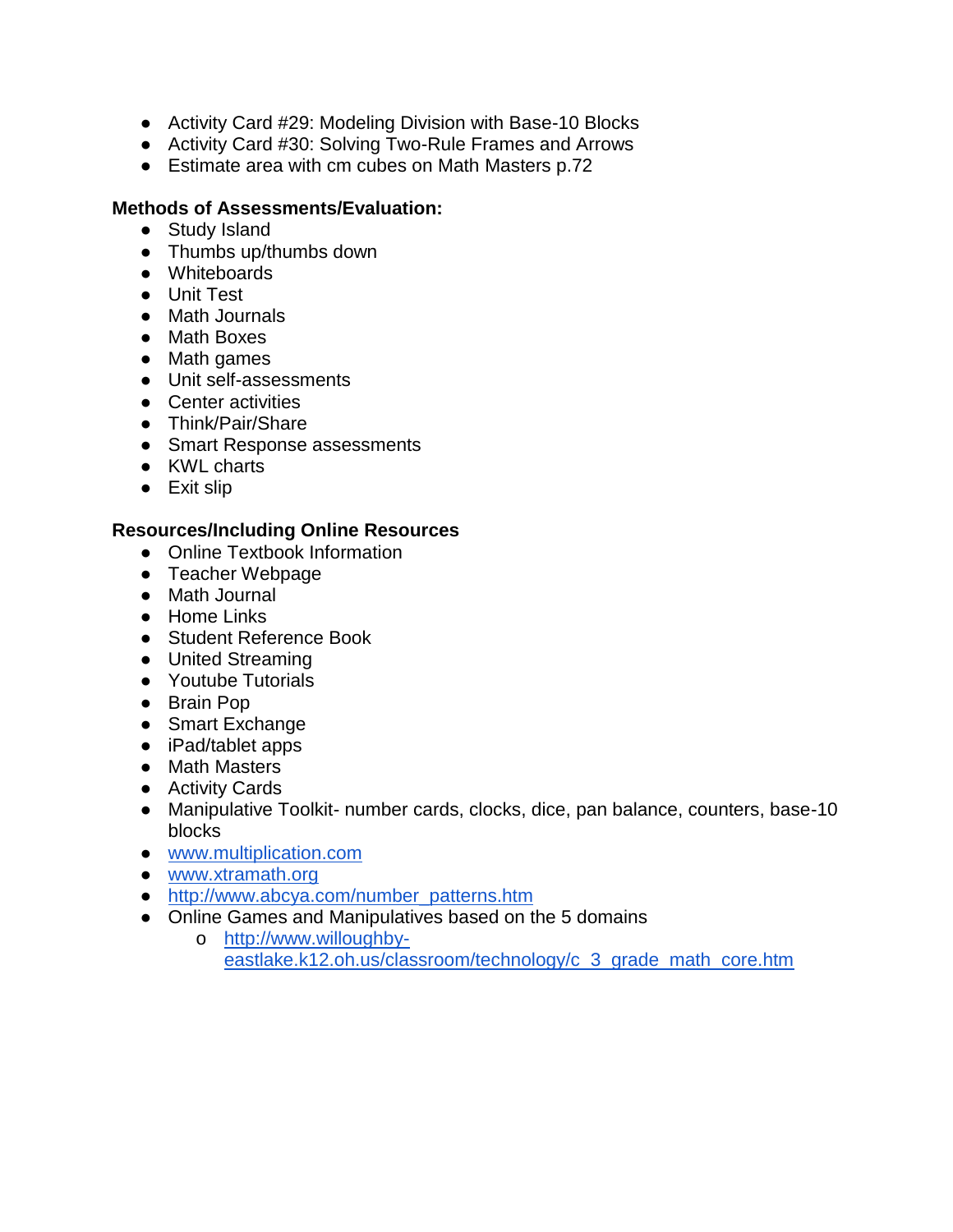## **Unit 3: Operations**

## **Approximate # Of Weeks: 4 weeks**

#### **Essential Questions:**

- 1. How do we explore the four operations further?
- 2. What method works best for you?
- 3. How does multiplication make mathematical processes go faster?
- 4. How are multiplication and repeated addition related?

## **Upon completion of this unit students will be able to:**

- find missing numbers and rules for tables (3.OA.4.7; 3.NBT.2; SMP7.8)
- make estimates for mental math (3.OA.8; 3.NBT.1,2; SMP1,6)
- $\bullet$  use partial sums addition (3.0A.8; 3.NBT.1,2; SMP1,2,6)
- use column addition (3.OA.8; 3.NBT.2; SMP2,3)
- use count up subtraction (3.OA.8; 3.NBT.2; SMP1,2)
- use expand and trade subtraction (3.OA.8; 3.NBT.1,2; SMP 1,2,5)
- $\bullet$  measure area (3.MD.5,6; SMP2,6)
- partition rectangles (3.MD.5; SMP 2,6)
- represent data on a scaled bar graph (3.MD.3; SMP2,6)
- create scaled picture graphs (3.NBT.2; 3.MD.3; SMP4,6)
- discover multiplication squares (3.OA.1,7; SMP6,7)
- $\bullet$  discover turn-around rule  $(3.0A.1, 3.5, 7.9; SMP6, 7.8)$
- $\bullet$  develop the adding-a-group strategy  $(3.0A.1, 3.5, 7; SMP2, 3.7)$
- develop the subtracting-a-group strategy (3.OA.1,3,5,7; SMP2,7)
- use four operations to generate equivalent names of numbers (3.OA.7; 3.NBT.2; SMP1,2)

## **Interdisciplinary Standards (njcccs.org)**

- Standard 9.1 21st Century Life & Career Skills
- Standard 9.3 Career Awareness, Exploration, and Preparation
- Standard 8.2 Technology Education
- Standard 6.3 Active Citizenship in the 21st Century
- Standard 5.1 Science Practices

## **Activities – include 21st Century Technologies:**

- iPad/tablet apps
	- o Sushi Monster
	- o Let's Do the Math
	- o Thinking Blocks Multiplication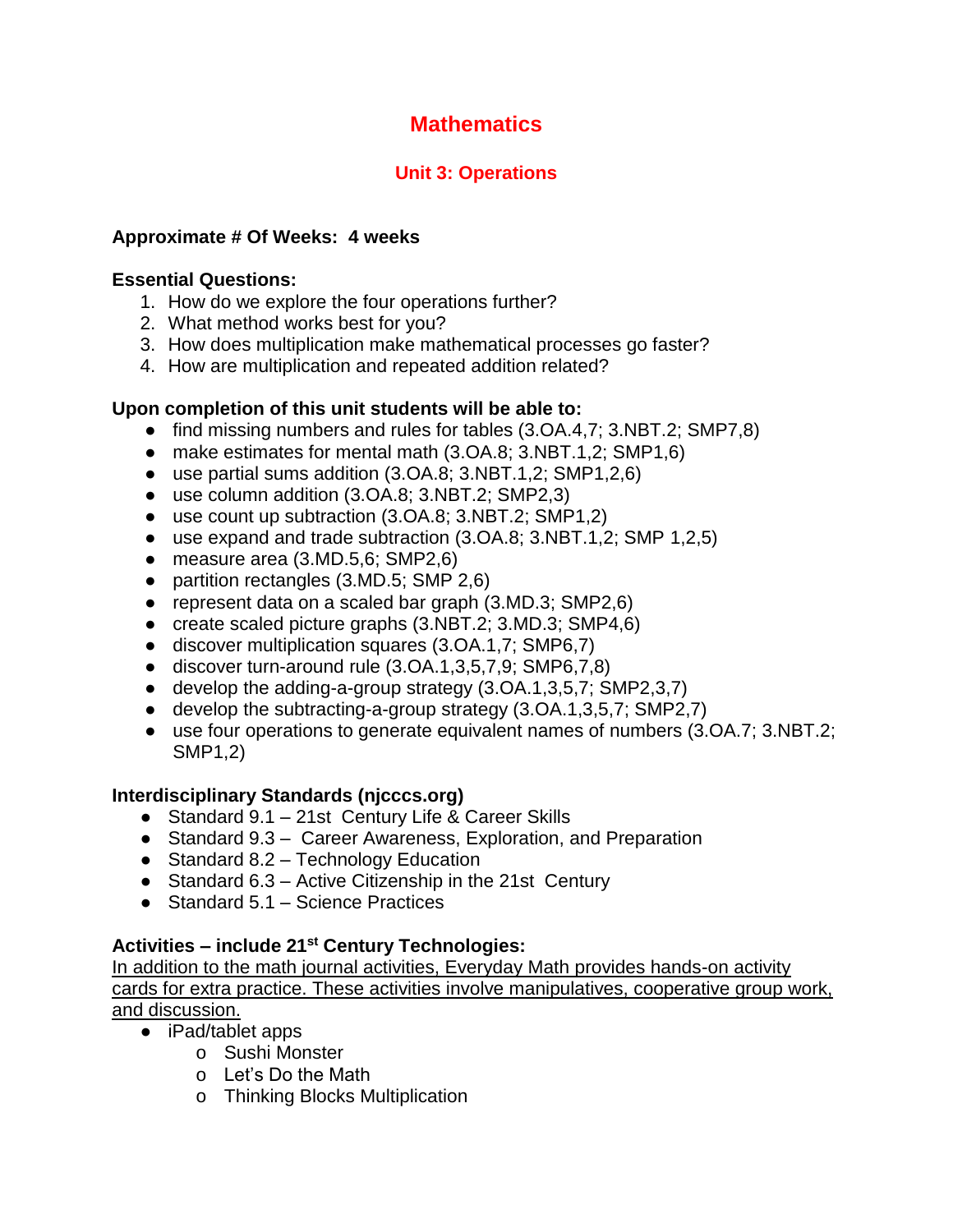#### o Math Fight

- [www.multiplication.com](http://www.multiplication.com/)
- [www.xtramath.org](http://www.xtramath.org/)
- [http://www.abcya.com/clear\\_it\\_addition.htm](http://www.abcya.com/clear_it_addition.htm)
- [http://www.abcya.com/clear\\_it\\_multiplication.htm](http://www.abcya.com/clear_it_multiplication.htm)
- Activity Card #35: Practicing "What's My Rule?" Problems
- Activity Card #36: Estimating Partial Sums
- Activity Card #37: Adding with Column Addition
- Use an open number line for subtraction on Math Masters p.88
- Activity Card #40: Practicing Expand-and-Trade Subtraction
- Draw a picture graph on Math Master p.98
- Activity Card #46: Rolling and Recording Squares
- Display the turn-around rule on Math Masters p.104
- Solve problems by adding a group on Math Masters p.106
- Practice subtracting a group on Math Masters p.108
- Activity Card #50: Creating Name-Collection Boxes
- Online Games and Manipulatives based on the 5 domains
	- o [http://www.willoughby](http://www.willoughby-eastlake.k12.oh.us/classroom/technology/c_3_grade_math_core.htm)[eastlake.k12.oh.us/classroom/technology/c\\_3\\_grade\\_math\\_core.htm](http://www.willoughby-eastlake.k12.oh.us/classroom/technology/c_3_grade_math_core.htm)

#### ● **Read Aloud Books**

- o *Sea Squares*
- o *Spaghetti and Meatballs for All!*
- o *Betcha!*
- o *Elevator Magic*
- o *The Best of Times*
- **Games**
	- o Roll to 1,000
	- o Shuffle to 100
	- o Shuffle to 1,000
	- o Array Bingo
	- o Multiplication Draw
	- o Name That Number

## **Enrichment Activities**:

- Activity Card #34: Creating "What's My Rule?" Problems
- Shuffle to 1,000 (scoring sheet on Math Masters G11)
- Use multiple addition strategies for one problem on Math Masters p.85
- Activity Card #38: Counting Up Efficiently
- Activity Card #39: Exploring Subtraction Strategies
- Partitioning polygons on Math Masters p.22&23
- Activity Card #43: Collecting and Representing Data
- Activity Card #45: Writing Multiplication-Squares Number Stories
- Explore the turn-around rule on Math Masters p.103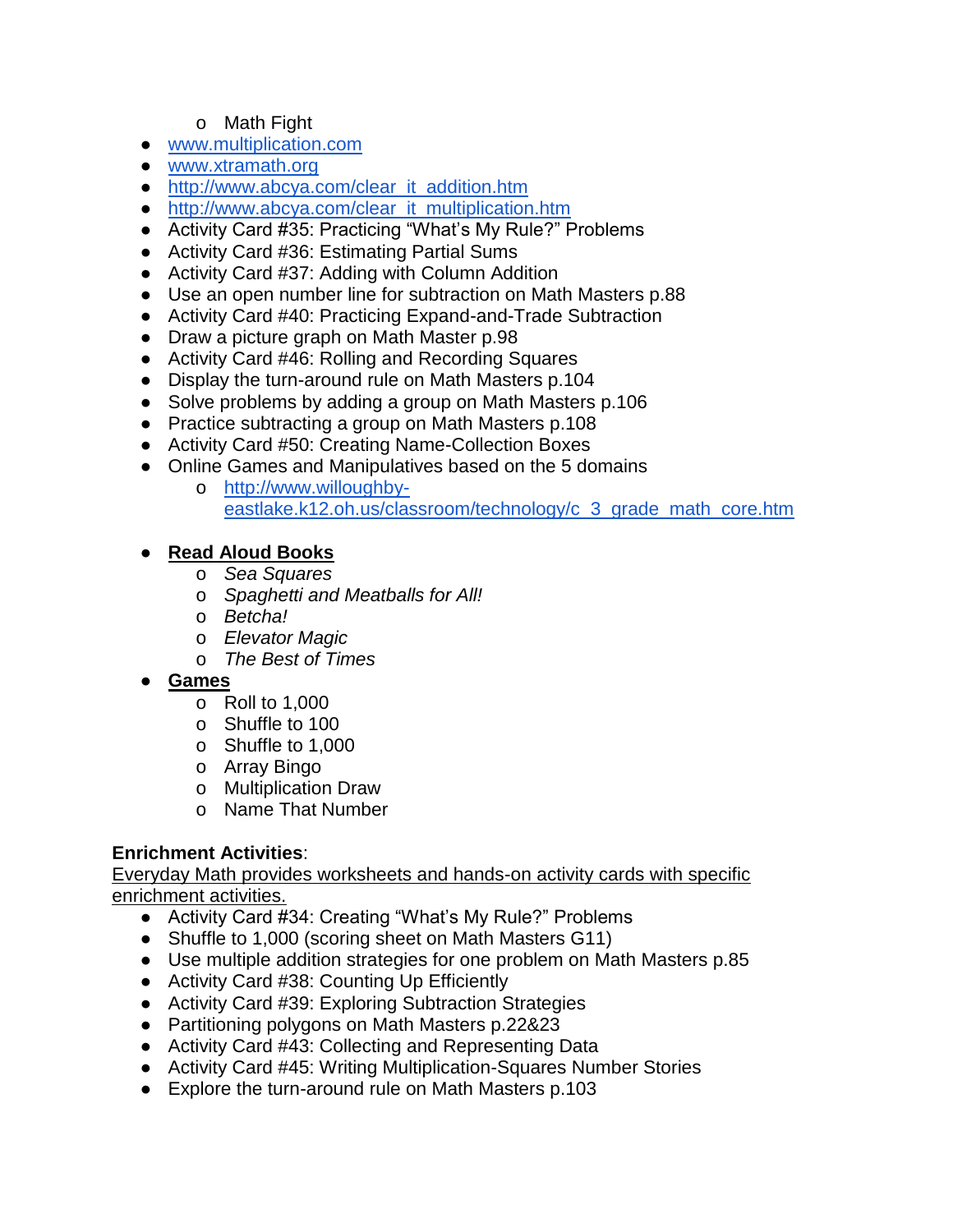- Activity Card #47: Adding a Group to Helper Facts
- Activity Card #48: Subtracting a Group from Helper Facts
- Write equivalent names on Math Masters p.111

#### **Methods of Assessments/Evaluation:**

- Study Island
- Thumbs up/thumbs down
- Whiteboards
- Unit Test
- Math Journals
- Math Boxes
- Math games
- Unit self-assessments
- Center activities
- Think/Pair/Share
- Smart Response assessments
- KWL charts
- Exit slip

- Online Textbook Information
- Teacher Webpage
- Math Journal
- Home Links
- Student Reference Book
- United Streaming
- Youtube Tutorials
- Brain Pop
- Smart Exchange
- iPad/tablet apps
- Math Masters
- Activity Cards
- Manipulative Toolkit- counters, dice, number cards, number line, base-10 blocks, cm cubes
- [www.multiplication.com](http://www.multiplication.com/)
- [www.xtramath.org](http://www.xtramath.org/)
- [http://www.abcya.com/clear\\_it\\_addition.htm](http://www.abcya.com/clear_it_addition.htm)
- [http://www.abcya.com/clear\\_it\\_multiplication.htm](http://www.abcya.com/clear_it_multiplication.htm)
- Online Games and Manipulatives based on the 5 domains
	- o [http://www.willoughby](http://www.willoughby-eastlake.k12.oh.us/classroom/technology/c_3_grade_math_core.htm)[eastlake.k12.oh.us/classroom/technology/c\\_3\\_grade\\_math\\_core.htm](http://www.willoughby-eastlake.k12.oh.us/classroom/technology/c_3_grade_math_core.htm)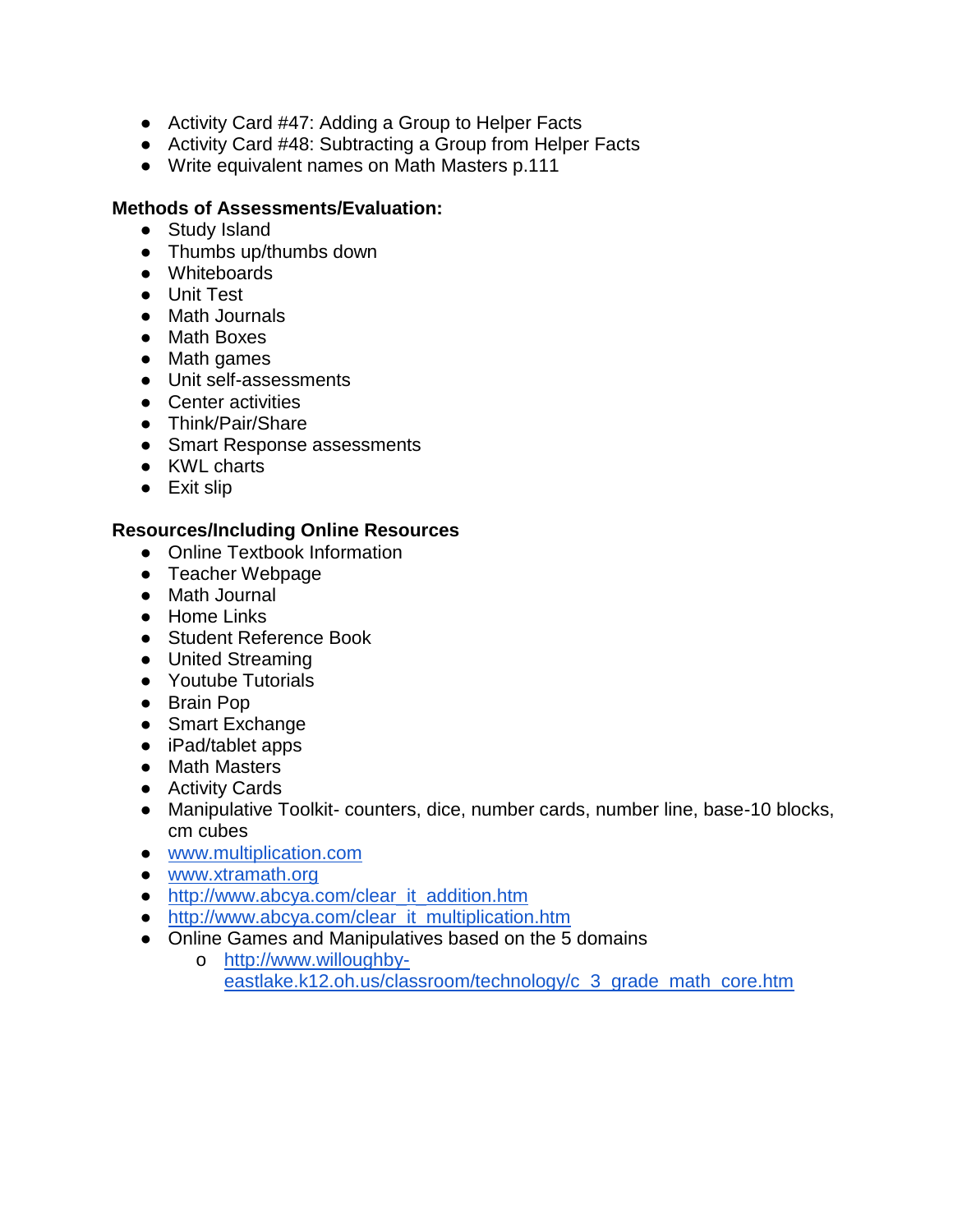## **Unit 4: Measurement and Geometry**

## **Approximate # Of Weeks: 4 weeks**

#### **Essential Questions:**

- 1. How do we measure items?
- 2. How can I identify and describe polygons?
- 3. How can I find the area of rectangles?

#### **Upon completion of this unit students will be able to:**

- measure to the nearest half inch and centimeter (3.MD.4; SMP5,6)
- generate measurement data and represent the data on a line plot (3.MD.4; SMP4,6)
- measure distances around objects to the nearest half inch (3.NF.2; 3.MD.4,8; SMP5)
- review characteristics of polygons (3.G.1; SMP7,8)
- classify quadrilaterals (3.G.1; SMP2,7)
- identify and measure perimeters of rectangles and polygons (3.MD.4,8; 3.G.1; SMP5,6,7)
- distinguish between perimeter and area (3.MD.4,5,6,7,8; SMP5,6)
- find the area of a rectangle by using composite units  $(3.MD.5,6,7,8; SMP6,7)$
- write number sentences for the area of rectangles (3.MD.5,6,7; SMP1,2,7)
- develop strategies for finding area and perimeter (3.MD.5,6,7,8; SMP6,7)
- find the area of rectilinear figures (3.OA.7,8; 3.MD.5,7; SMP4,6,7)

## **Interdisciplinary Standards (njcccs.org)**

- Standard 9.1 21st Century Life & Career Skills
- $\bullet$  Standard 8.2 Technology Education
- Standard 6.3 Active Citizenship in the 21st Century

## **Activities – include 21st Century Technologies:**

- iPad/tablet apps
	- o Tiny Chicken
		- o Geometry Stash
		- o Geoboard
		- o Tiggly Safari
		- o Dragon Shapes
- [www.multiplication.com](http://www.multiplication.com/)
- [www.xtramath.org](http://www.xtramath.org/)
- [http://www.mathplayground.com/ASB\\_Kangaroo\\_Hop.html](http://www.mathplayground.com/ASB_Kangaroo_Hop.html)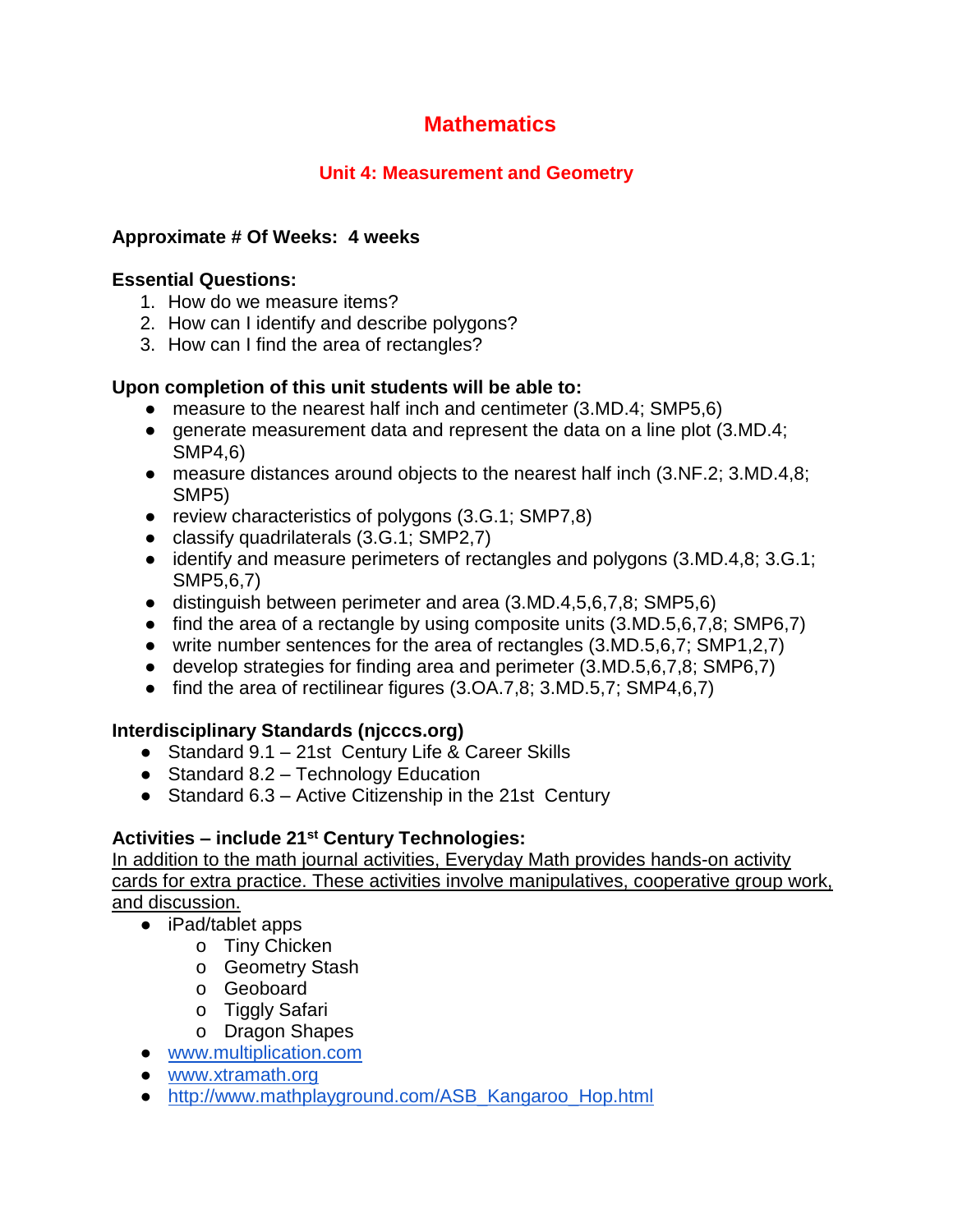- <http://www.mathplayground.com/PartyDesigner/PartyDesigner.html>
- Activity Card #51: Measuring Objects
- Activity Card #53: Making a Line Plot
- Activity Card #57: Constructing Polygons with Straws and Twist Ties
- Activity Card #58: Playing Shading Shapes
- Find the perimeter of polygons on Math Masters p.130
- Activity Card #59: Reading About Area and Perimeter
- Measure area with composite units on Math Masters p.136
- Find the area of rectangles on Math Masters p.138
- Playing The Area and Perimeter Game, scoring sheet Math Masters p. G16
- Activity Card #61: Finding the Area of a Rectilinear Figure
- Online Games and Manipulatives based on the 5 domains
	- o [http://www.willoughby](http://www.willoughby-eastlake.k12.oh.us/classroom/technology/c_3_grade_math_core.htm)[eastlake.k12.oh.us/classroom/technology/c\\_3\\_grade\\_math\\_core.htm](http://www.willoughby-eastlake.k12.oh.us/classroom/technology/c_3_grade_math_core.htm)

## ● **Read Aloud Books**

- o *Measuring Penny*
- o *How Tall, How Short, How Far Away*
- o *The Greedy Triangle*
- o *Mummy Math*
- o *Two Short, Two Long*
- o *Spaghetti and Meatballs for All*
- o *Grandfather Tang's Story: A Tale Told with Tangrams*
- o *If You Were an Inch or a Centimeter*
- o *Jump, Kangaroo, Jump!*
- o *Sir Cumference and the Isle of Immeter: A Math Adventure*
- o *Chickens on the Move*
- o *Millions to Measure*
- **Games**
	- o Name That Number
	- o What's My Polygon Rule?
	- o Multiplication Draw
	- o Shading Shapes
	- o The Area and Perimeter Game

#### **Enrichment Activities**:

- Measure with different rulers on Math Masters p. 118
- Activity Card #52: Making Line Plot of Hand Spans
- Activity Card #56: Exploring Polygon Attributes
- Explore quadrilaterals in tangrams on Math Masters p.128
- Find all rectangles with a perimeter of 20 centimeters, use Math Masters p.TA19
- Find all rectangles with an area of 20 sq. centimeters, use Math Masters p.TA19
- Explore area with composite units on Math Masters p.135
- Activity Card #60: Investigating Area and Perimeter
- Find and compare areas with Math Masters p.141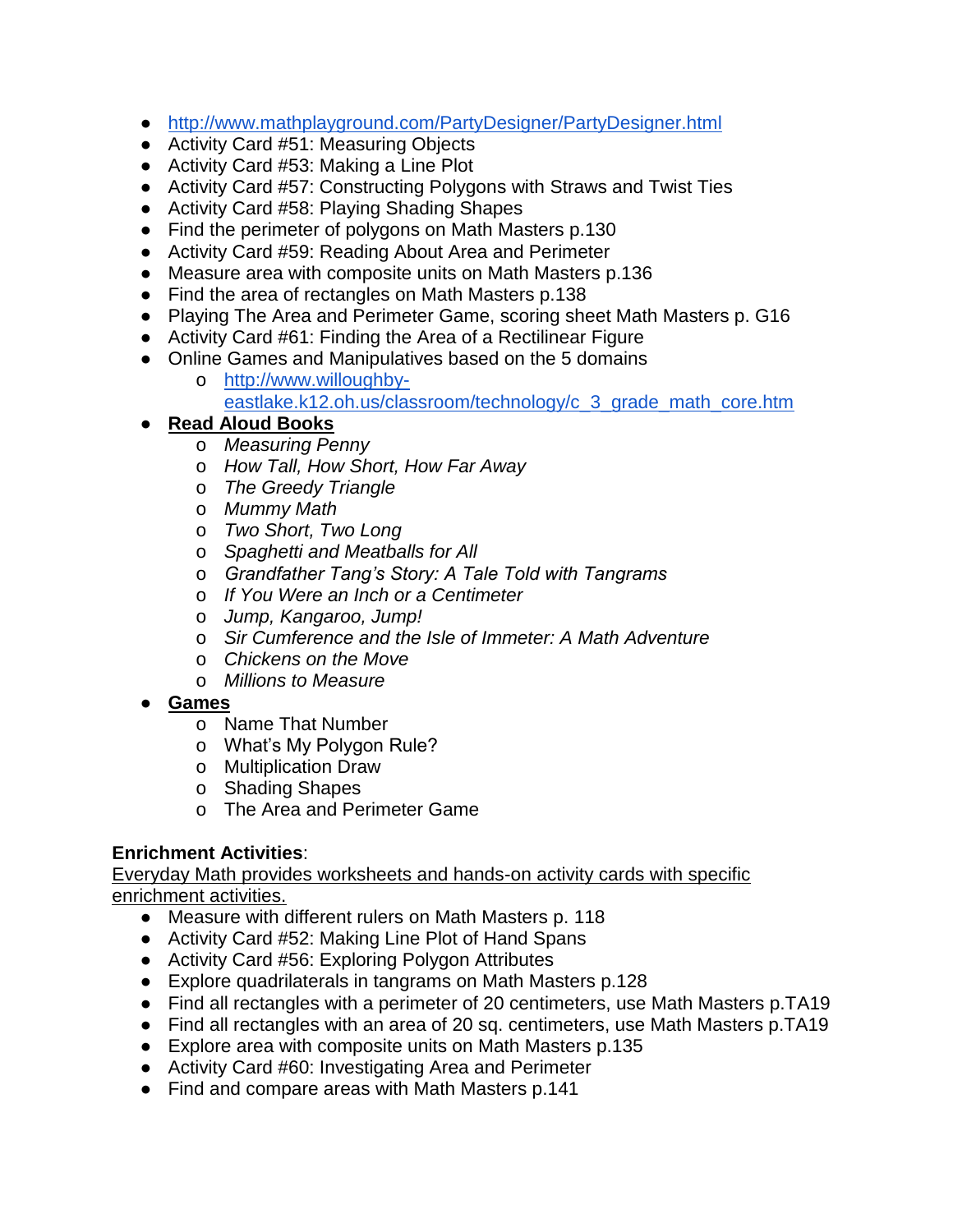● Decompose same-size rectilinear figures on Math Masters p.147

#### **Methods of Assessments/Evaluation:**

- Study Island
- Thumbs up/thumbs down
- Whiteboards
- Unit Test
- Math Journals
- Math Boxes
- Math games
- Unit self-assessments
- Center activities
- Think/Pair/Share
- Smart Response assessments
- KWL charts
- Exit slip

- Online Textbook Information
- Teacher Webpage
- Math Journal
- Home Links
- Student Reference Book
- United Streaming
- Youtube Tutorials
- Brain Pop
- Smart Exchange
- iPad/tablet apps
- Math Masters
- Activity Cards
- Manipulative Toolkit- ruler, pattern blocks, cm cubes, geoboard, rubber bands, number cards, measuring tape, base-10 blocks
- [www.multiplication.com](http://www.multiplication.com/)
- [www.xtramath.org](http://www.xtramath.org/)
- [http://www.mathplayground.com/ASB\\_Kangaroo\\_Hop.html](http://www.mathplayground.com/ASB_Kangaroo_Hop.html)
- <http://www.mathplayground.com/PartyDesigner/PartyDesigner.html>
- Online Games and Manipulatives based on the 5 domains
	- o [http://www.willoughby](http://www.willoughby-eastlake.k12.oh.us/classroom/technology/c_3_grade_math_core.htm)[eastlake.k12.oh.us/classroom/technology/c\\_3\\_grade\\_math\\_core.htm](http://www.willoughby-eastlake.k12.oh.us/classroom/technology/c_3_grade_math_core.htm)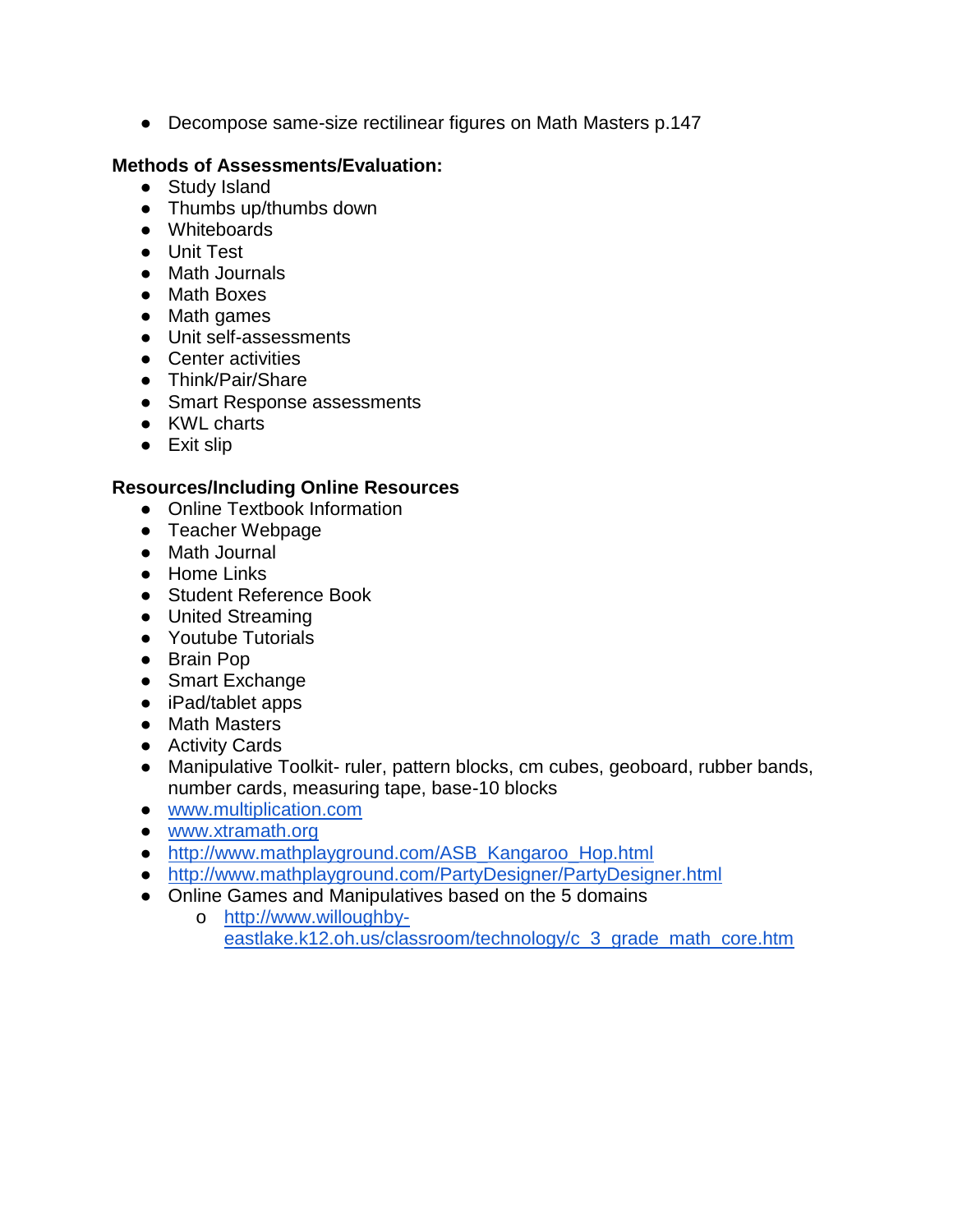## **Unit 5: Fractions and Multiplication Strategies**

## **Approximate # Of Weeks: 4 weeks**

## **Essential Questions:**

- 1. What is a fraction?
- 2. What are different types of fractions?
- 3. How can solving fraction number stories be applied to the real world?
- 4. How do you find/identify equivalent fractions?
- 5. What strategies can we use to solve harder multiplication facts?

#### **Upon completion of this unit students will be able to:**

- Represent fractions using pictures and words (3.NF.1; 3.MD.6,8; 3.G.2; SMP1,2,3)
- Represent fraction equivalents (3.NF.3;3a,3b; SMP2)
- Add a group to a given helper fact (3.OA.1,7; SMP7)
- Use known multiplication facts, called helper facts, to solve harder problems (3.OA.1,4,5,7,9; 3.G.2; SMP,4)
- Use doubling to solve number stories involving area (3.OA.3,5,7,9; 3.MD.7,7a,7b,7c,7d;SMP3,7)
- Use doubling strategy to solve multiplication facts (3.OA.1,5,7,9; 3.MD.7, 7b,7c,7d; SMP2,7,8)
- Identify and explain arithmetic patterns using properties of operations (3.OA.7,9; 3.NBT.2; SMP5,7)
- Identify missing factors (3.OA.4,6,7; SMP1,3,7)
- Use square products to find products of near squares (3.0A.5,7,0; SMP1,7)
- Make sense of and solve a number story (3.OA.2,3,5,7; 3.MD.7,7b,7c,7d; SMP1,2,7)
- Compare solutions and explanations for solving a number story (3.OA.2,3,5,7; 3.MD.7,7b,7c,7d; SMP1,2,7)
- Revise work used to solve a number story (3.OA.2,3,5,7; 3.MD.7,7b,7c,7d; SMP1,2,7)
- Decompose factors to solve multiplication facts (3.OA.2,3,5,7; 3.MD.7,7b,7c,7d; SMP1,2,7)

## **Interdisciplinary Standards (njcccs.org)**

- Standard 9.1 21st Century Life & Career Skills
- Standard 8.2 Technology Education
- Standard 6.3 Active Citizenship in the 21st Century

## **Activities – include 21st Century Technologies:**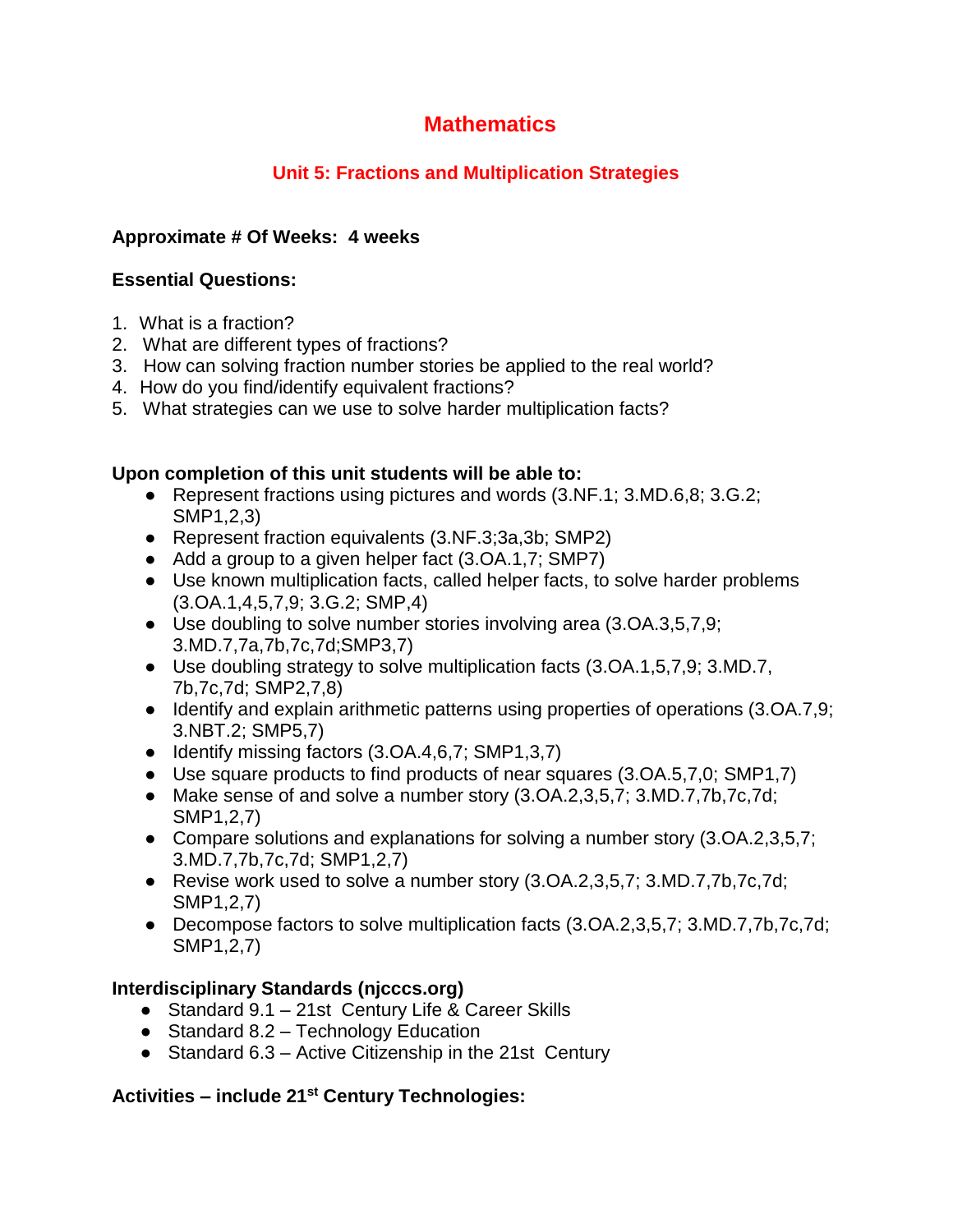In addition to the math journal activities, Everyday Math provides hands-on activity cards for extra practice. These activities involve manipulatives, cooperative group work, and discussion.

- iPad/tablet apps
	- o BrainNook-3rd Grade Math (Fractions)
	- o Chicken Coop Fraction Games
- Partitioning halves of different wholes on Math Masters p. 155
- Exploring numerators and denominators on Math Masters p.158
- *Fraction Memory* (Fraction Cards on Activity Sheets p.19-21)
- Activity Card #64: Identifying Helper Facts
- Doubling the area of rectangle on Math Masters p. 165-166
- Cutting a rectangle in half to find area on Math Masters p. 170-171
- Activity Card #65: Finding More Patterns on the Number Grid
- Activity Card #67: Sorting Fact Triangles
- Activity Card #69: Sketching Square and Near-Square Arrays
- Activity Card #70: Matching Facts to Strategies
- [http://www.abcya.com/fraction\\_fling.htm](http://www.abcya.com/fraction_fling.htm)
- <https://www.coolmath4kids.com/math-help/fractions>
- [www.multiplication.com](http://www.multiplication.com/)
- [www.xtramath.org](http://www.xtramath.org/)
- Online Games and Manipulatives based on the 5 domains
	- o [http://www.willoughby](http://www.willoughby-eastlake.k12.oh.us/classroom/technology/c_3_grade_math_core.htm)[eastlake.k12.oh.us/classroom/technology/c\\_3\\_grade\\_math\\_core.htm](http://www.willoughby-eastlake.k12.oh.us/classroom/technology/c_3_grade_math_core.htm)

## ● **Read Aloud Books**

- o *Apple Fractions*
- o *Pizza Counting*
- o *Fraction Fun*
- o *Give Me Half!*
- o *Eating Fractions*
- o *Polar Bear Math*
- o *Full House*
- o *If You Were a Quart or a Liter*
- o *Who Sank the Boat?*
- o *Anno's Magic Seeds*
- o *The King's Chessboard*
- o *Counting on Frank*
- o *Room for Ripley*
- o *Me and the Measure of Things*

## ● **Games**

- o Fraction Memory
- o Multiplication Draw
- o Salute!
- o The Area and Perimeter Game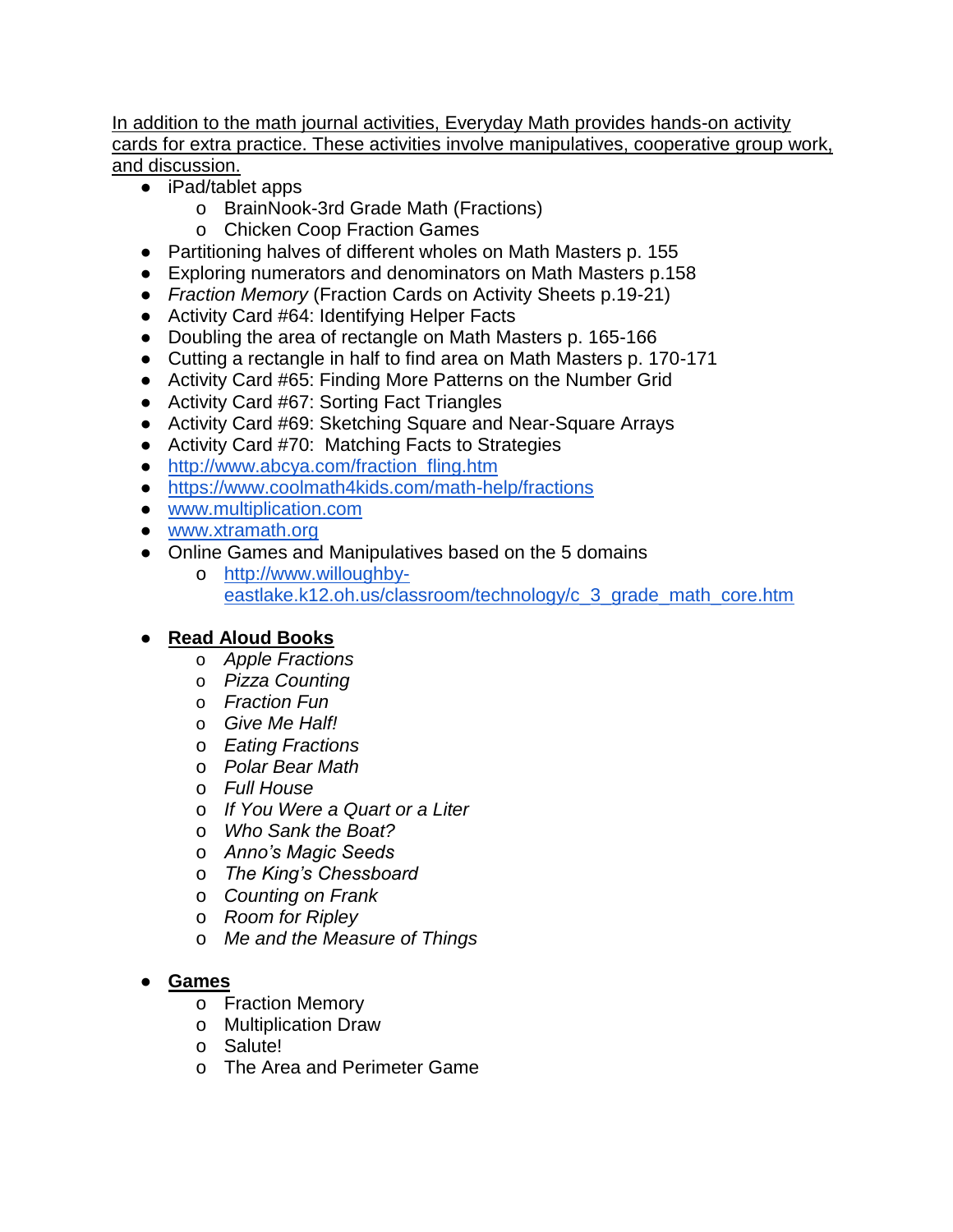## **Enrichment Activities**:

Everyday Math provides worksheets and hands-on activity cards with specific enrichment activities.

- Completing the whole on Math Masters p.154
- Comparing fractional amounts on Math Masters p. 157
- Looking for patterns in fractions on Math Journal p.157
- Calculating the number of mosaic tiles on Math Masters p. 161
- Exploring factor patterns on Math Masters p. 164
- Solving an allowance problem on Math Masters p. 169
- Exploring a pattern on Math Masters p. 173
- Activity Card #66: Extending Fact Families
- Activity Card #68: Making Near-Squares Strategy Posters
- Extending the break-apart strategy on Math Masters p. 181

#### **Methods of Assessments/Evaluation:**

- Study Island
- Thumbs up/thumbs down
- Whiteboards
- Unit Test
- Math Journals
- Math Boxes
- Math games
- Unit self-assessments
- Center activities
- Think/Pair/Share
- Smart Response assessments
- KWL charts
- Exit slip

- Online Textbook Information:
- Teacher Webpage
- Online Textbook Information
- Teacher Webpage
- Math Journal
- Home Links
- Student Reference Book
- United Streaming
- Youtube Tutorials
- Brain Pop
- Smart Exchange
- iPad/tablet apps
- Math Masters
- Activity Cards
- Manipulative Toolkit- fraction circles, pattern-block squares, ruler, number cards, centimeter cubes, dice, counters, 10-sided dice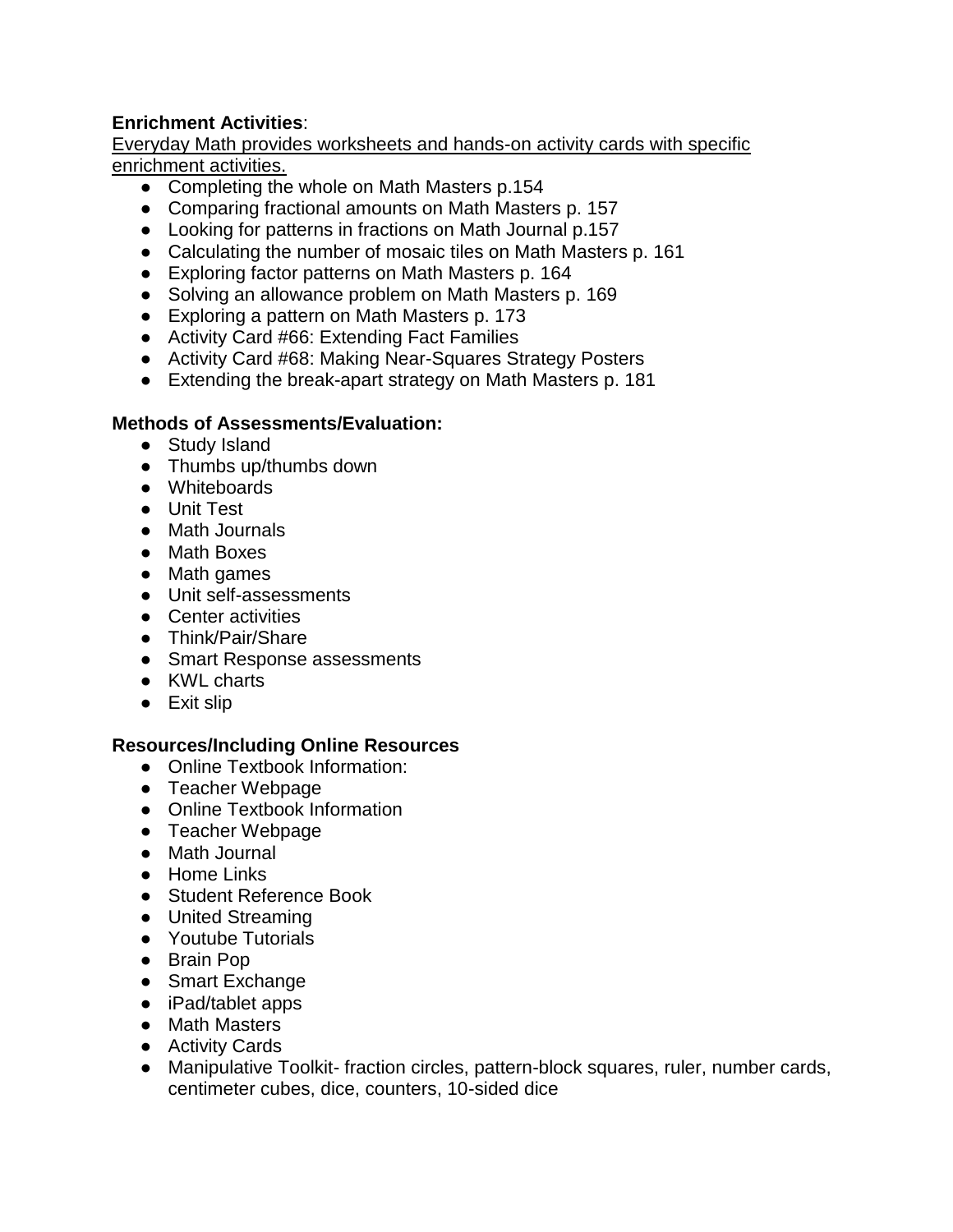- [http://www.abcya.com/fraction\\_fling.htm](http://www.abcya.com/fraction_fling.htm)
- <https://www.coolmath4kids.com/math-help/fractions>
- [www.multiplication.com](http://www.multiplication.com/)
- [www.xtramath.org](http://www.xtramath.org/)
- Online Games and Manipulatives based on the 5 domains
	- o [http://www.willoughby](http://www.willoughby-eastlake.k12.oh.us/classroom/technology/c_3_grade_math_core.htm)[eastlake.k12.oh.us/classroom/technology/c\\_3\\_grade\\_math\\_core.htm](http://www.willoughby-eastlake.k12.oh.us/classroom/technology/c_3_grade_math_core.htm)

## **Unit 6: More Operations**

## **Approximate # Of Weeks: 4 weeks**

## **Essential Questions:**

- 1. How can I use strategies to solve multidigit subtraction?
- 2. What strategies can we use to build fact fluency?
- 3. What information and strategies would you use to solve multi-step word problems?
- 4. How can we solve multiplication and division number stories?

## **Upon completion of this unit students will be able to:**

- Use trade-first method to solve subtraction problems (3.OA.8; 3.NBT.2; SMP1,2,6)
- Build fact fluency (3.OA.7; SMP1,6)
- Use square products as helper facts to find products of near squares (3.OA.5,7; SMP5,6,7)
- Solve multiplication and division number stories (3.OA.2,3,4,6,7; SMP1,4)
- Multiply with larger factors (3.OA.4,5,7,8,9; 3.MD.7c; SMP2,3,7)
- Solve number sentences with parentheses (3.OA.7,8; 3.NBT.2; SMP1,7,8)
- Write two-step number stories to fit a number sentence (3.OA.8; SMP3,5,7)
- Analyze other's work for writing number stories (3.OA.8; SMP3,5,7)
- Use order of operations to solve multistep problems (3.OA.7,8; 3.NBT.2; SMP3,5,7)
- Solve two-step number stories and represent them with equations (3.OA.7,8; 3.NBT.2; SMP1,2,4)

## **Interdisciplinary Standards (njcccs.org)**

- Standard 9.1 21st Century Life & Career Skills
- Standard 8.2 Technology Education
- Standard 6.3 Active Citizenship in the 21st Century

## **Activities – include 21st Century Technologies:**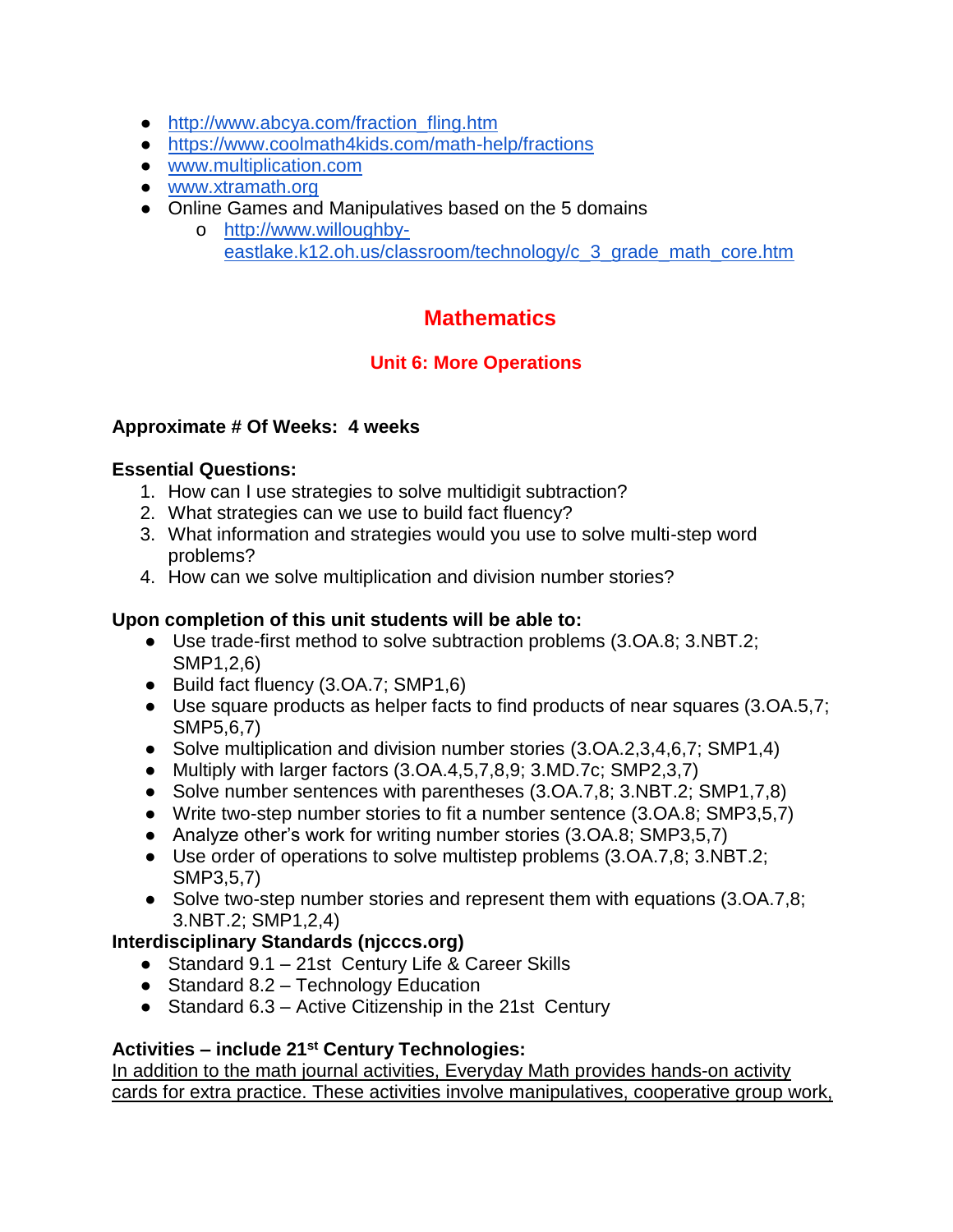#### and discussion.

- iPad/tablet apps
	- o FactorMan
	- o Subtraction!!
	- o Multiplication!!
- [www.multiplicaton.com](http://www.multiplicaton.com/)
- [www.xtramath.org](http://www.xtramath.org/)
- Dragon Shapes Activity Card #71: Practicing Subtraction
- Solving Baseball Multiplication number stories on Math Masters p. 91
- Activity Card #70: Matching Facts to Strategies
- Activity Card #72: Practicing Facts with a Fact Wheel
- Practicing with number stories on Math Masters p. 200
- Applying strategies to *Multiplication Top-It* on Math Masters p. 203
- Practicing with parentheses on Math Masters p. 206
- More practice with Order of Operations on Math Masters p. 211
- Solving two-step number stories on Math Masters p. 215
- [www.multiplication.com](http://www.multiplication.com/)
- [www.xtramath.org](http://www.xtramath.org/)
- Online Games and Manipulatives based on the 5 domains
	- o [http://www.willoughby](http://www.willoughby-eastlake.k12.oh.us/classroom/technology/c_3_grade_math_core.htm)[eastlake.k12.oh.us/classroom/technology/c\\_3\\_grade\\_math\\_core.htm](http://www.willoughby-eastlake.k12.oh.us/classroom/technology/c_3_grade_math_core.htm)

#### ● **Read Aloud Books**

- o *A Fair Bear Share*
- o *Ed Emberley's Picture Pie: A cut and Paste Drawing Book*
- o *Dinosaur Deals*
- o *Racing Around*
- o *Math Potatoes: Mind-Stretching Brain Food*

## ● **Games**

- o Salute!
- o Baseball Multiplication
- o Beat the Calculator
- o Fraction Memory
- o Multiplication Draw
- o Multiplication Top-It
- o Name That Number
- o What's My Polygon Rule?

#### **Enrichment Activities**:

- Activity Card #39: Exploring Subtraction Strategies
- Playing *Baseball Multiplication* (with Tens) on Math Masters p.G19
- Applying strategies to multiplying by 11 on Math Masters p. 193
- Finding rules on Math Masters p. 196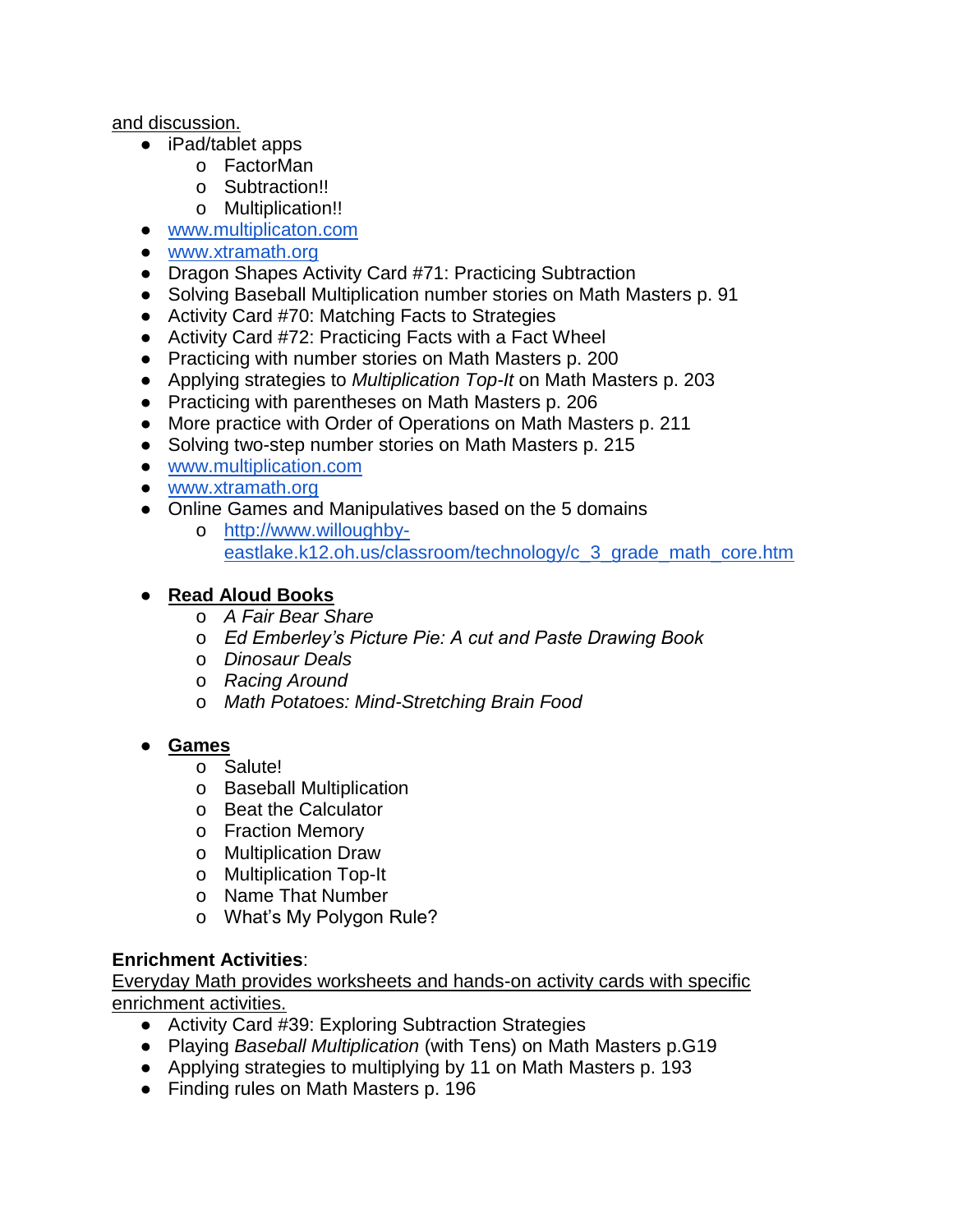- Finding perimeters of rectilinear figures on Math Masters p. 198
- Activity Card #76: Writing and Solving Number Stories
- Applying strategies to multiplying by 12 on Math Masters p. 202
- Describing dot patterns with number sentences on Math Masters p. 205
- Investigating order of operations on Math Journal 2 p. 12
- Writing two-step number stories on Math Masters p. 214

#### **Methods of Assessments/Evaluation:**

- Study Island
- Thumbs up/thumbs down
- Whiteboards
- Unit Test
- Math Journals
- Math Boxes
- Math games
- Unit self-assessments
- Center activities
- Think/Pair/Share
- Smart Response assessments
- KWL charts
- Exit slip

- Online Textbook Information:
- Teacher Webpage
- Math Journal
- Home Links
- Student Reference Book
- United Streaming
- Youtube Tutorials
- Brain Pop
- Smart Exchange
- iPad/tablet apps
- Math Masters
- Activity Cards
- Manipulative Toolkit- base-10 blocks, number cards, counters, 10-sided dice, full and half-length straws, ruler, pattern-blocks, fraction circles, pan balance, set of
- [www.multiplication.com](http://www.multiplication.com/)
- [www.xtramath.org](http://www.xtramath.org/)
- Online Games and Manipulatives based on the 5 domains
	- o [http://www.willoughby](http://www.willoughby-eastlake.k12.oh.us/classroom/technology/c_3_grade_math_core.htm)[eastlake.k12.oh.us/classroom/technology/c\\_3\\_grade\\_math\\_core.htm](http://www.willoughby-eastlake.k12.oh.us/classroom/technology/c_3_grade_math_core.htm)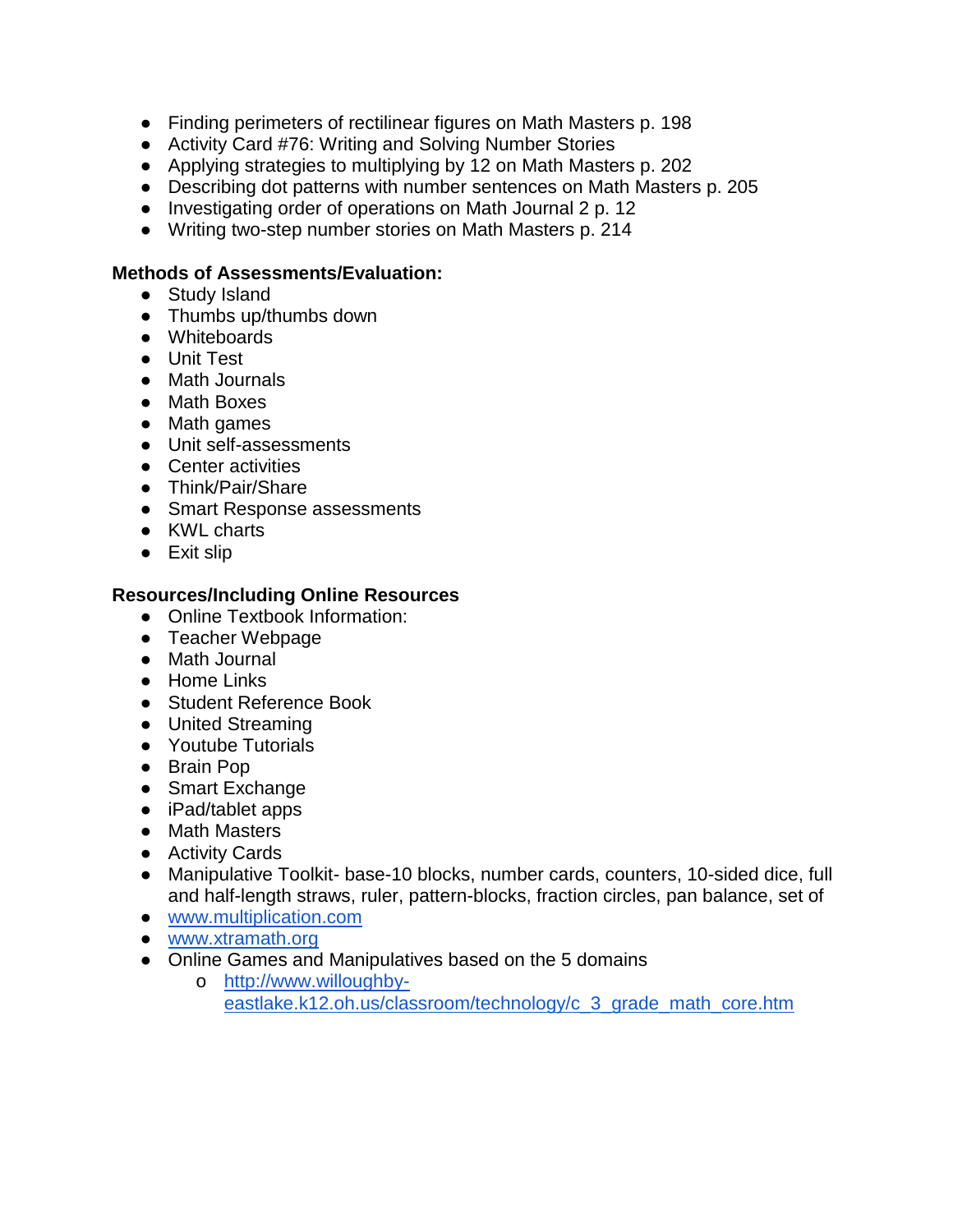# **Unit 7: Fractions**

## **Approximate # Of Weeks: 4 weeks**

#### **Essential Questions:**

- 1. What tools and units are used to measure the attributes of an object?
- 2. What strategies can we use to solve real-world problems involving time, mass, volume, and length?
- 3. How can we compare fractions?
- 4. How can we use what we know about fractions to name fractions of a set?

## **Upon completion of this unit students will be able to:**

- Estimate and measure liquid volumes (3.MD.2; SMP5,6)
- Solve number stories involving time, mass, volume, and length (3.OA.2,3,7; 3.NBT.2,3; 3.MD.1; 3.MD.2; SMP1, SMP3, SMP4)
- Name and compare fractions using fraction number strips (3.NF.1,3,3a,3b,3c; SMP2,5)
- Name fractions on a number line (3.NF.1,3,3a,3b,3c,3d; 3.G.2, SMP2,6,8)
- Identify fractions greater than, less than, and equal to one on a number line (3.NF.1, 3.NF.2,2a,2b; 3.NF.3,3c,3d; SMP2,5,6)
- Use visual models to compare fractions (3.NF.2,2a,2b; 3.NF.3,3a,3b3d; SMP2, SMP6, SMP8)
- Determine rule for comparing fractions with the same numerator (3.NF.3,3d; SMP1, SMP7, SMP8)
- Locate fractions on a number line (3.NF.2,2a,2b; 3.NF.3,3a,3c; SMP2,3,5)
- Make and justify fraction comparisons (3.NF.2,2a,2b; 3.NF.3,3a,3b,3d;3.G.2; SMP2,3,5)
- Solve fraction number stories (3.NF.1,2,2b,3,3c,3d; 3.G.2; SMP2,4,5)
- Name fractions of sets of objects (3.OA.2; 3.NF.1; SMP2,4)

## **Interdisciplinary Standards (njcccs.org)**

- Standard 9.1 21st Century Life & Career Skills
- $\bullet$  Standard 8.2 Technology Education
- Standard 6.3 Active Citizenship in the 21st Century
- $\bullet$  Standard 5.1 Science Practices

## **Activities – include 21st Century Technologies:**

- iPad/tablet apps
	- o Everyday Mathematics® Equivalent Fractions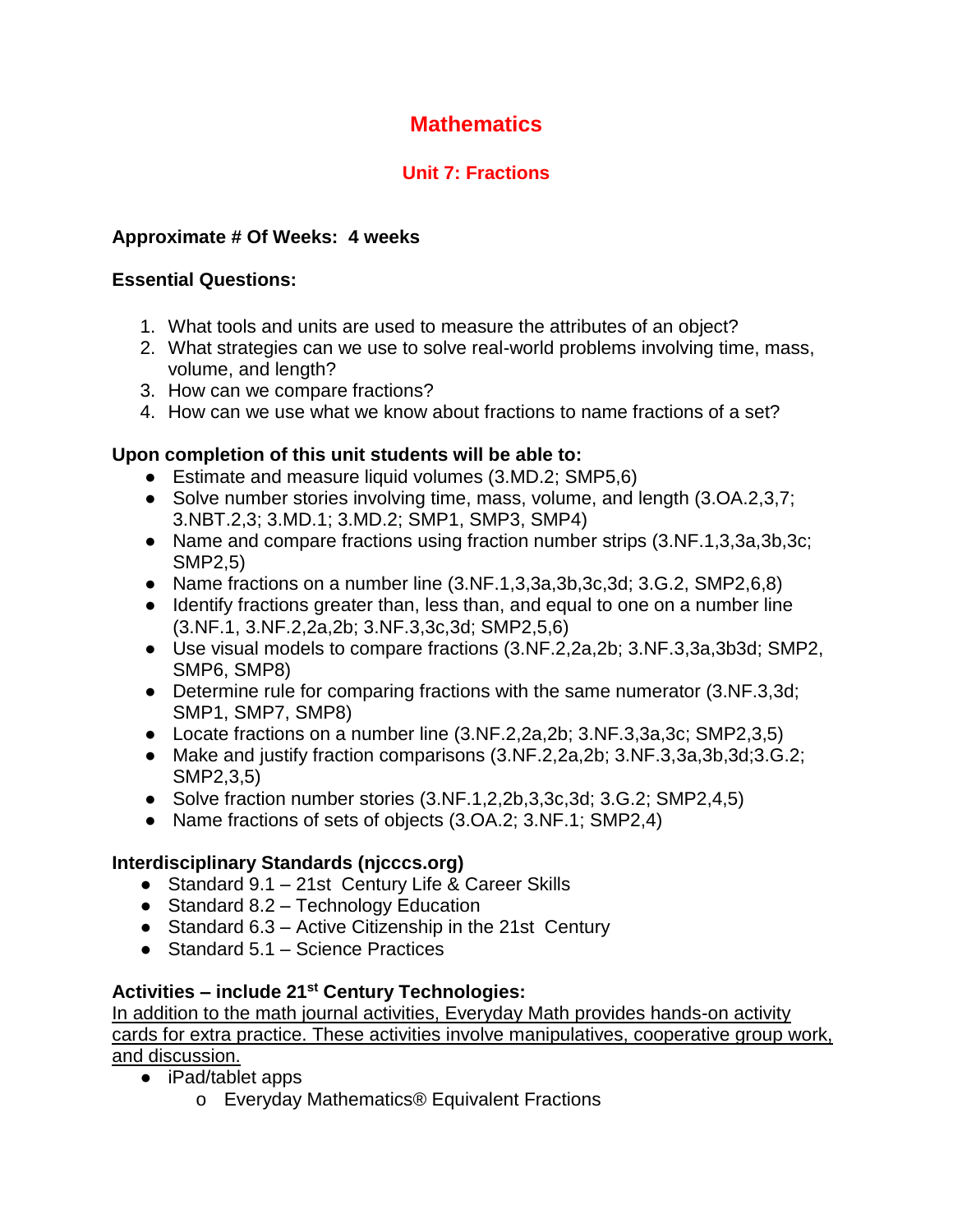- o Fractions by Brainingcamp
- Estimating liquid volume on Math Masters p. 223
- Justifying equal parts on Math Masters p. 226-227
- Solving problems using a bar graph on Math Masters p. 232
- Comparing fractions using fraction strips on Math Masters on p. 236
- Activity Card #81: Finding the Hidden Fraction
- Recognizing fractions greater than 1 on Math Masters p. 242
- Comparing fractional distances on Math Masters p. 245
- Locating equivalent fractions on Math Masters p. 254
- Activity Card #84: Justifying Fraction Comparisons with Tools
- Solving art class fraction stories on Math Journal p. 229
- Using fractions to name parts of sets on Math Masters p. 264
- <https://www.brainpop.com/games/battleshipnumberline/>
- [www.multiplication.com](http://www.multiplication.com/)
- [www.xtramath.org](http://www.xtramath.org/)
- Online Games and Manipulatives based on the 5 domains
	- o [http://www.willoughby](http://www.willoughby-eastlake.k12.oh.us/classroom/technology/c_3_grade_math_core.htm)[eastlake.k12.oh.us/classroom/technology/c\\_3\\_grade\\_math\\_core.htm](http://www.willoughby-eastlake.k12.oh.us/classroom/technology/c_3_grade_math_core.htm)
- **Read Aloud Books**
	- o *Fraction Fun*
	- o *Working with Fractions*
	- o *Fraction Action*
- **Games**
	- o Fraction Memory
	- o Salute!
	- o Baseball Multiplication
	- o Fraction Top-It
	- o The Area and Perimeter Game
	- o Beat the Calculator

#### **Enrichment Activities**:

- Activity Card #77: Estimating and Measuring Liquid Volumes
- Estimating the number of seats in an auditorium on Math Masters p. 225
- Activity Card #80: Writing and Solving Metric-Measure Stories
- Creating more fraction strips on Math Masters p. 235
- Solving fraction-strip problems on Math Masters p. 238
- Identifying fractions on number lines on Math Masters p. 241
- Activity Card #82: Comparing and Ordering Fractions
- Partitioning a number line on Math Masters p. 253
- Activity Card #83: Extending Fraction Comparisons
- Solving more fraction number stories on Math Masters p. 260
- Solving a fraction puzzle on Math Masters p. 263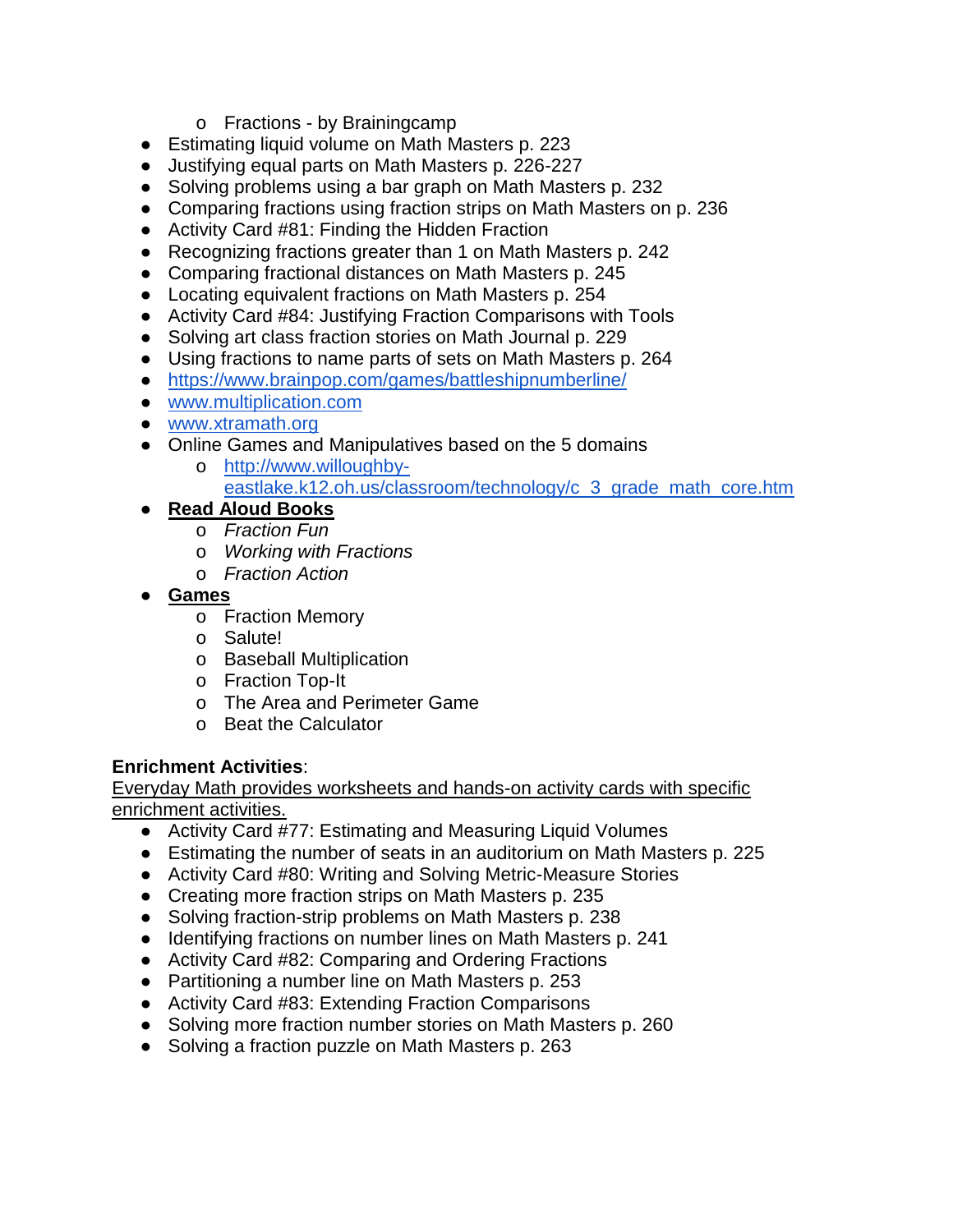#### **Methods of Assessments/Evaluation:**

- Study Island
- Thumbs up/thumbs down
- Whiteboards
- Unit Test
- Math Journals
- Math Boxes
- Math games
- Unit self-assessments
- Center activities
- Think/Pair/Share
- Smart Response assessments
- KWL charts
- Exit slip

- Online Textbook Information:
- Teacher Webpage
- Math Journal
- Home Links
- Student Reference Book
- United Streaming
- Youtube Tutorials
- Brain Pop
- Smart Exchange
- iPad/tablet apps
- Math Masters
- Activity Cards
- Manipulative Toolkit- benchmark beakers, dropper, counters, fraction circles, pattern-block squares, toolkit clocks, metric masses, ruler, tape measure, 10 sided dice
- <https://www.brainpop.com/games/battleshipnumberline/>
- [www.multiplication.com](http://www.multiplication.com/)
- [www.xtramath.org](http://www.xtramath.org/)
- Online Games and Manipulatives based on the 5 domains
	- o [http://www.willoughby](http://www.willoughby-eastlake.k12.oh.us/classroom/technology/c_3_grade_math_core.htm)[eastlake.k12.oh.us/classroom/technology/c\\_3\\_grade\\_math\\_core.htm](http://www.willoughby-eastlake.k12.oh.us/classroom/technology/c_3_grade_math_core.htm)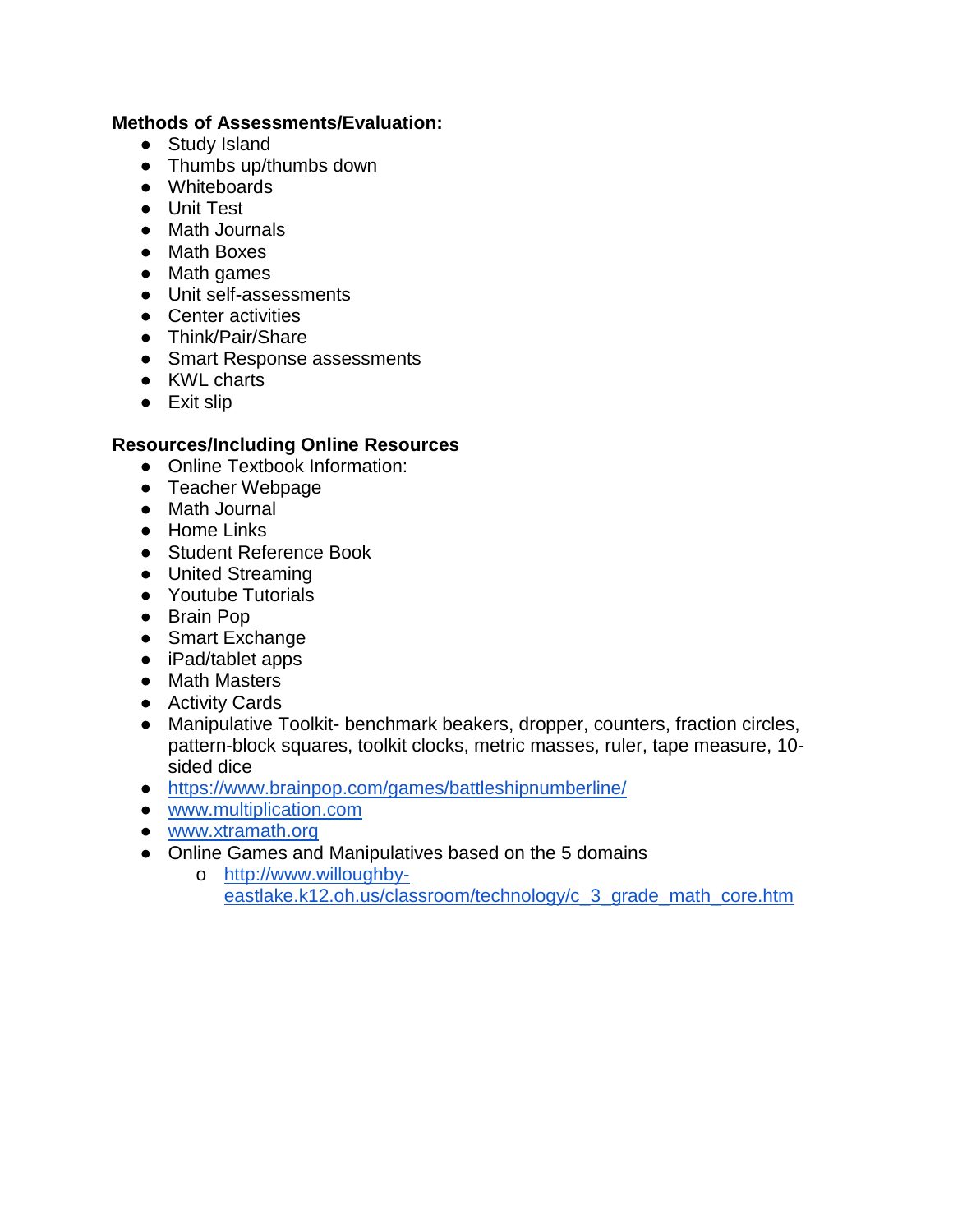# **Unit 8: Multiplication and Division**

## **Approximate # Of Weeks: 4 weeks**

#### **Essential Questions:**

- 1. How do we measure accurately to the nearest ¼ inch?
- 2. How do we use what we know about multiplication facts to solve extended facts?
- 3. What is relationship between multiplication and division?
- 4. How do we use what we know about multiplication/division to solve number stories involving money?
- 5. How can we identify and describe solid figures?

## **Upon completion of this unit students will be able to:**

- Measure to the nearest  $\frac{1}{4}$  inch (3.NF.1,3,3c; 3.MD.4;SMP5,SMP6)
- Solve extended multiplication and division facts (3.OA.3,6,7; 3.NBT.2,3;SMP2,6,7)
- Find factors of counting numbers  $(3.0A.2,3.4,6.7; 3. \text{NBT}.3; \text{SMP4},7.8)$
- Use clues to make conjectures and arguments about the total number of chairs in a room (3.OA.2, 3.OA.3; SMP1,3,4)
- Find products for a given factor (3.OA.4,6,7; SMP7,8)
- Solve equal-sharing situations with \$10 and \$1 bills (3.OA.2,3,7; 3.NF.1; SMP1,4)
- Identify attributes of prisms (3.G.1; SMP2,6,7)

## **Interdisciplinary Standards (njcccs.org)**

- Standard 9.1 21st Century Life & Career Skills
- $\bullet$  Standard 8.2 Technology Education
- Standard 6.3 Active Citizenship in the 21st Century
- $\bullet$  Standard 5.1 Science Practices

## **Activities – include 21st Century Technologies:**

- iPad/tablet apps
	- o iTooch 3rd Grade Math
	- o Factor POP
- <https://www.funbrain.com/games/measure-it>
- <http://www.abcya.com/measuring.htm>
- [www.multiplicaton.com](http://www.multiplicaton.com/)
- [www.xtramath.org](http://www.xtramath.org/)
- Completing a story with measures on Math Masters p. 273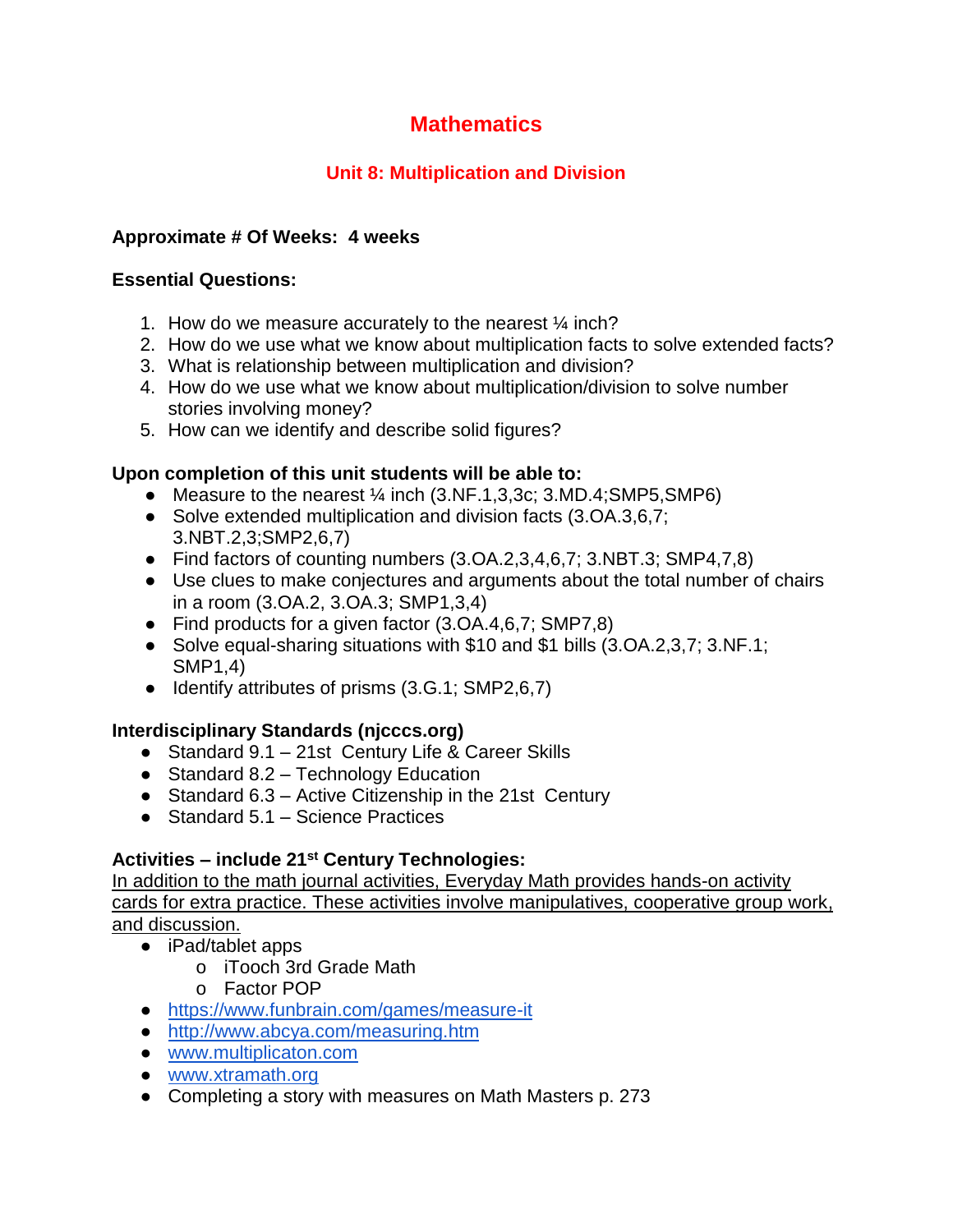- Playing *Roll to 1,000* with multiplication (Recording Sheet on Math Masters p. G7
- Playing *Find Factors* (Game Board on Math Masters p. G23)
- Identifying multiples on Math Masters p. 285
- Activity Card #89: Sharing Money with a Partner
- Playing *Fraction Number-Line Squeeze* (Number line cut from Math Masters p. TA50)
- Constructing a pentagonal prism on Math Masters p. 295
- Online Games and Manipulatives based on the 5 domains
	- o [http://www.willoughby](http://www.willoughby-eastlake.k12.oh.us/classroom/technology/c_3_grade_math_core.htm)[eastlake.k12.oh.us/classroom/technology/c\\_3\\_grade\\_math\\_core.htm](http://www.willoughby-eastlake.k12.oh.us/classroom/technology/c_3_grade_math_core.htm)

## ● **Read Aloud Books**

- o *Measuring Penny*
- o *An Inchworm and a Half*
- o *Sam's Sneaker Squares*
- o *Keep Your Distance*
- o *Cubes, Cones, Cylinders, and Spheres*
- o *Measurement Mania: Games and Activities*
- o *Captain Invisible and the Space Ships*
- o *Mummy Math: An Adventure in Geometry*
- o *Sir Cumference and the Sword in the Cone: A Math Adventure*

## ● **Games**

- o Roll to 1,000 with Multiplication
- o Array Bingo
- o Finding Factors
- o Factor Bingo
- o Speed Factor Bingo
- o Beat the Calculator
- o Fraction Number-Line Squeeze

#### **Enrichment Activities**:

Everyday Math provides worksheets and hands-on activity cards with specific enrichment activities.

- Activity Card #85: Drawing a Path to Buried Treasure
- Solving a Number Story with Extended Facts on Math Masters p. 277
- Activity Card #86: Finding Factor Pairs
- Activity Card #87: Playing *Speed Factor Bingo*
- Activity Card #88: Buying Tickets
- Activity Card #93: Completing the Whole
- Activity Card #94: Creating a Net

#### **Methods of Assessments/Evaluation:**

- Study Island
- Thumbs up/thumbs down
- Whiteboards
- Unit Test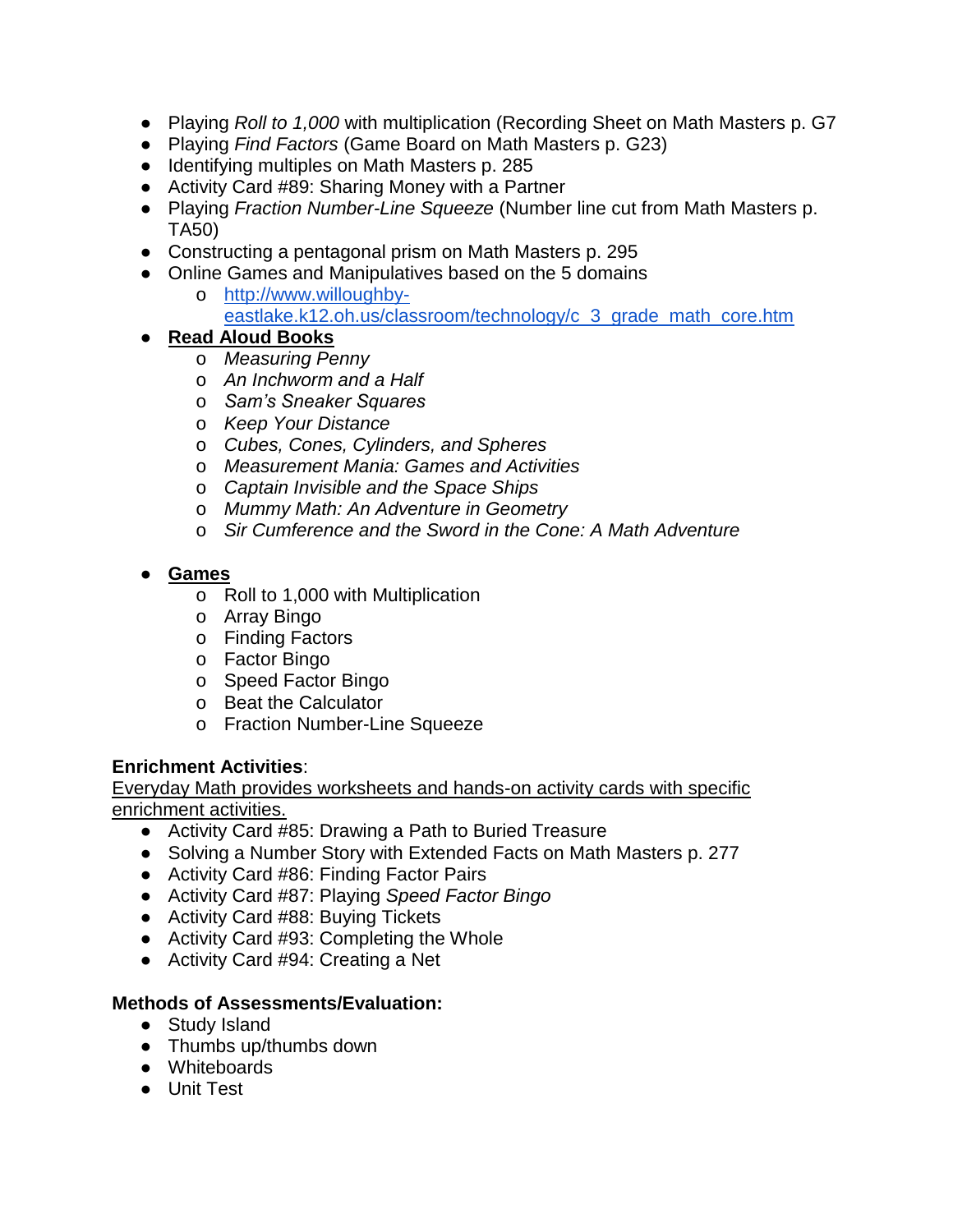- Math Journals
- Math Boxes
- Math games
- Unit self-assessments
- Center activities
- Think/Pair/Share
- Smart Response assessments
- KWL charts
- Exit slip

- Online Textbook Information:
- Teacher Webpage
- Math Journal
- Home Links
- Student Reference Book
- United Streaming
- Youtube Tutorials
- Brain Pop
- Smart Exchange
- iPad/tablet apps
- Math Masters
- Activity Cards
- Manipulative Toolkit- fraction circles, ruler, pattern-block template, tape measure, dice, base-10 blocks, number cards, different colored counters, dropper, benchmark beakers, geoboards, rubber bands, pattern blocks 18 straws (6 each of 2in.,4in., and 6 in. length)
- <https://www.funbrain.com/games/measure-it>
- <http://www.abcya.com/measuring.htm>
- [www.multiplication.com](http://www.multiplication.com/)
- [www.xtramath.org](http://www.xtramath.org/)
- Online Games and Manipulatives based on the 5 domains
	- o [http://www.willoughby](http://www.willoughby-eastlake.k12.oh.us/classroom/technology/c_3_grade_math_core.htm)[eastlake.k12.oh.us/classroom/technology/c\\_3\\_grade\\_math\\_core.htm](http://www.willoughby-eastlake.k12.oh.us/classroom/technology/c_3_grade_math_core.htm)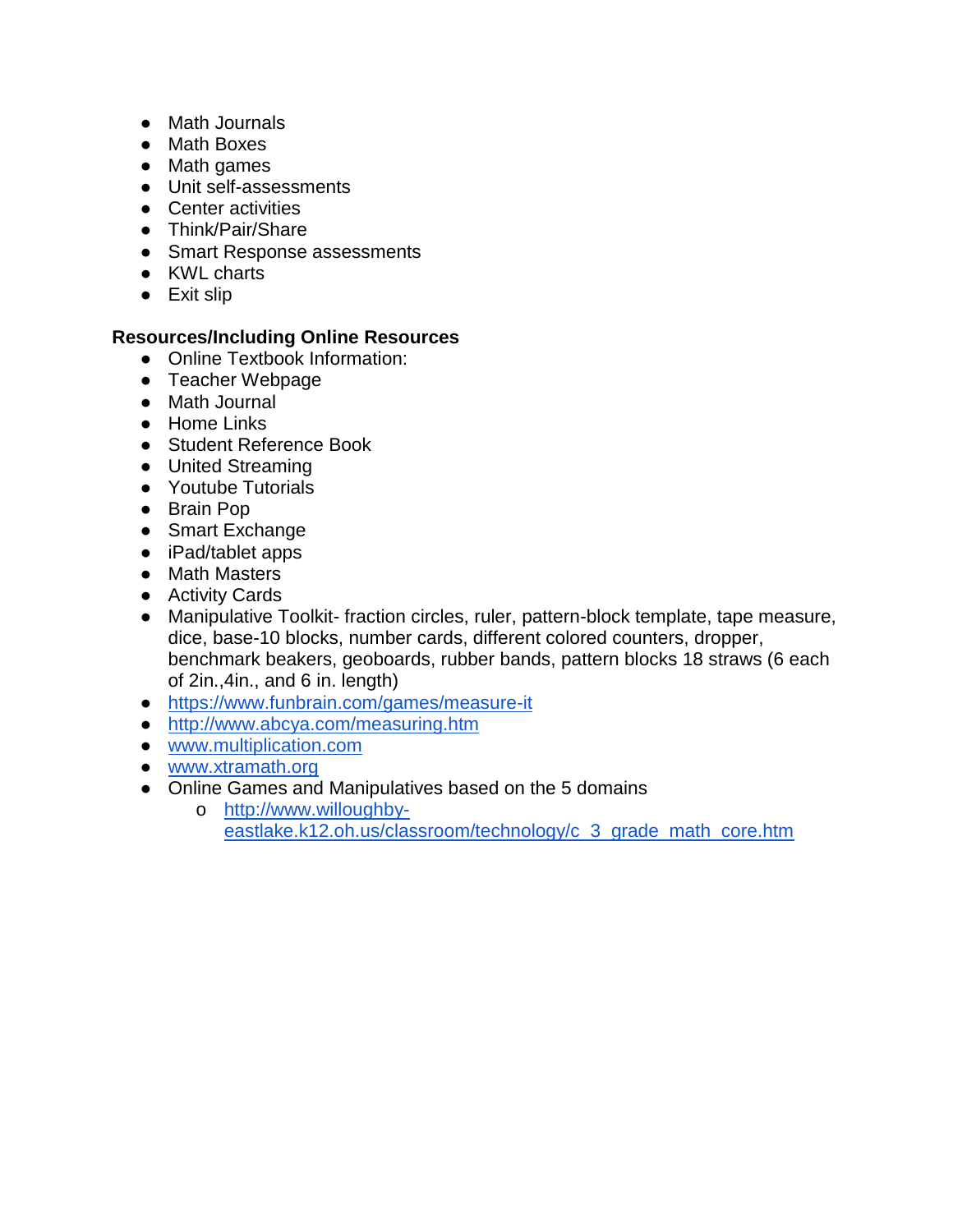# **Unit 9: Multidigit Operations**

## **Approximate # Of Weeks: 3 weeks**

## **Essential Questions:**

- 1. What strategies can we use to build fact fluency?
- 2. How can we use our knowledge of multiplication/division to solve number stories involving multiples of 10?
- 3. What strategies can we use to mentally solve multiplication problems involving larger factors?
- 4. How can we use our knowledge of area to help us solve multidigit multiplication problems?

## **Upon completion of this unit students will be able to:**

- Solve multiplication facts with automaticity (3.OA.1,4,7; SMP6,7,8)
- Solve number stories involving multiplying and dividing with multiples of 10 (3.OA.3,5,7,9; 3.NBt.3; 3MD.2; SMP1,6,7)
- Mentally multiply problems involving larger factors (3.OA.3,5,7,9; 3.NBT.3; 3.MD.2; SMP1,6,7)
- Solve multidigit multiplication problems by partitioning areas (3.OA.3,5,7,9; 3.NBT.3; 3.MD.7,7b,7c,7d; SMP2,6,7

## **Interdisciplinary Standards (njcccs.org)**

- Standard 9.1 21st Century Life & Career Skills
- Standard 8.2 Technology Education
- Standard 6.3 Active Citizenship in the 21st Century

## **Activities – include 21st Century Technologies:**

- iPad/tablet apps
	- o iTooch 3rd Grade Math
- [www.multiplication.com](http://www.multiplication.com/)
- [www.xtramath.org](http://www.xtramath.org/)
- Online Games and Manipulatives based on the 5 domains
	- o [http://www.willoughby](http://www.willoughby-eastlake.k12.oh.us/classroom/technology/c_3_grade_math_core.htm)[eastlake.k12.oh.us/classroom/technology/c\\_3\\_grade\\_math\\_core.htm](http://www.willoughby-eastlake.k12.oh.us/classroom/technology/c_3_grade_math_core.htm)
- **Read Aloud Books**
	- o *One Grain of Rice*
	- o *Sunshine Makes the Seasons*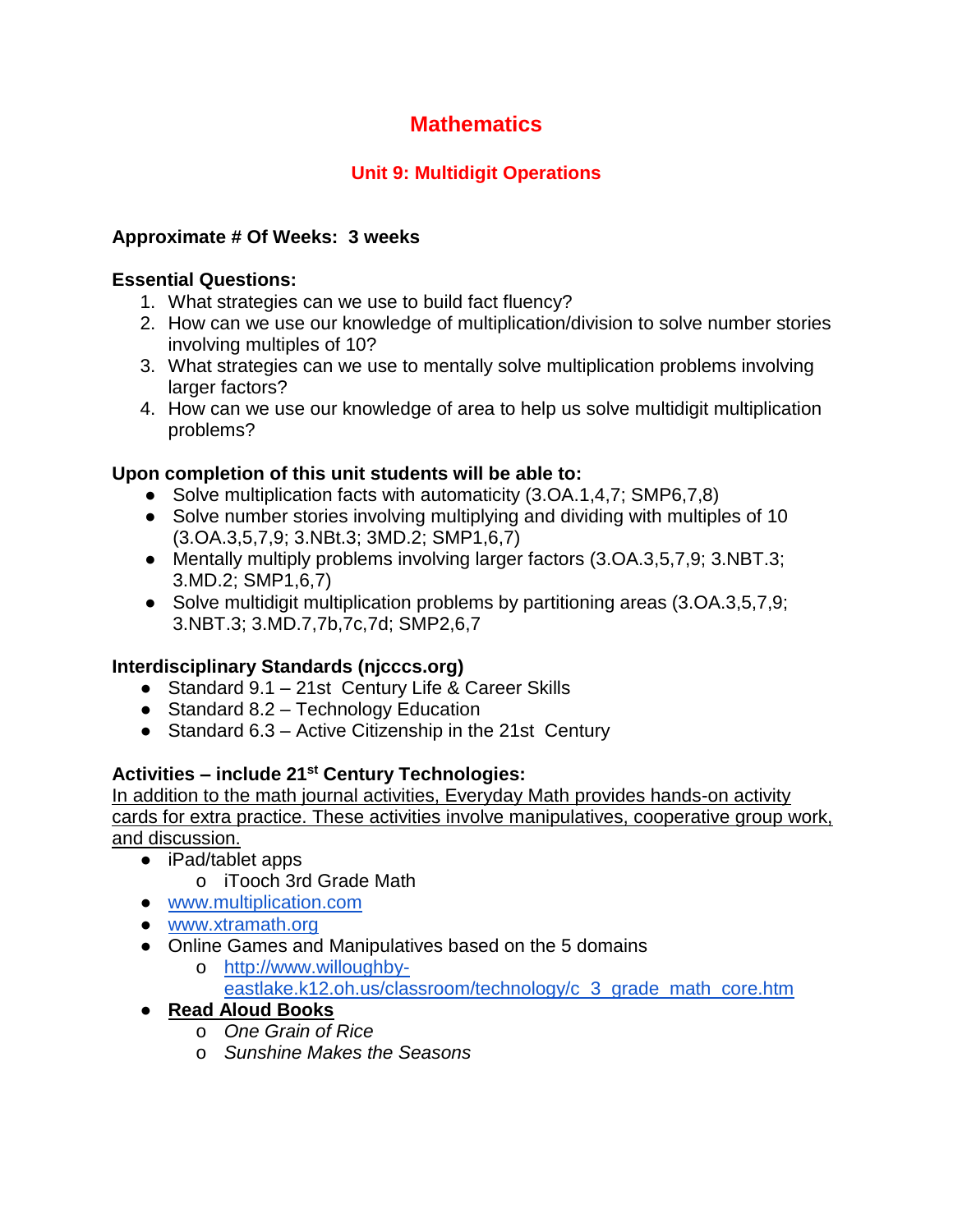## ● **Games**

- o Product Pile-UP
- o Beat the Calculator
- o Multiplication Top-It with Extended Facts
- o Factor Bingo
- o Finding Factors
- o Fraction Memory
- o Fraction Top-It
- o Fraction Number-Line Squeeze
- o Name That Number

## **Enrichment Activities**:

Everyday Math provides worksheets and hands-on activity cards with specific enrichment activities.

- Activity Card #95: Writing *A Guide to Playing Math Games*
- Solving Multistep Number Stories on Math Masters p. 304
- Using mental math to multiply in literature using *One Grain of Rice*
- Write a daily schedule using 24-hour notation
- Breaking apart two factors on Math Masters p. 314
- Finding length-of-day trends on Math Masters p. 319-320

## **Methods of Assessments/Evaluation:**

- Study Island
- Thumbs up/thumbs down
- Whiteboards
- Unit Test
- Math Journals
- Math Boxes
- Math games
- Unit self-assessments
- Center activities
- Think/Pair/Share
- Smart Response assessments
- KWL charts
- Exit slip

- Online Textbook Information:
- Teacher Webpage
- Math Journal
- Home Links
- Student Reference Book
- United Streaming
- Youtube Tutorials
- Brain Pop
- Smart Exchange